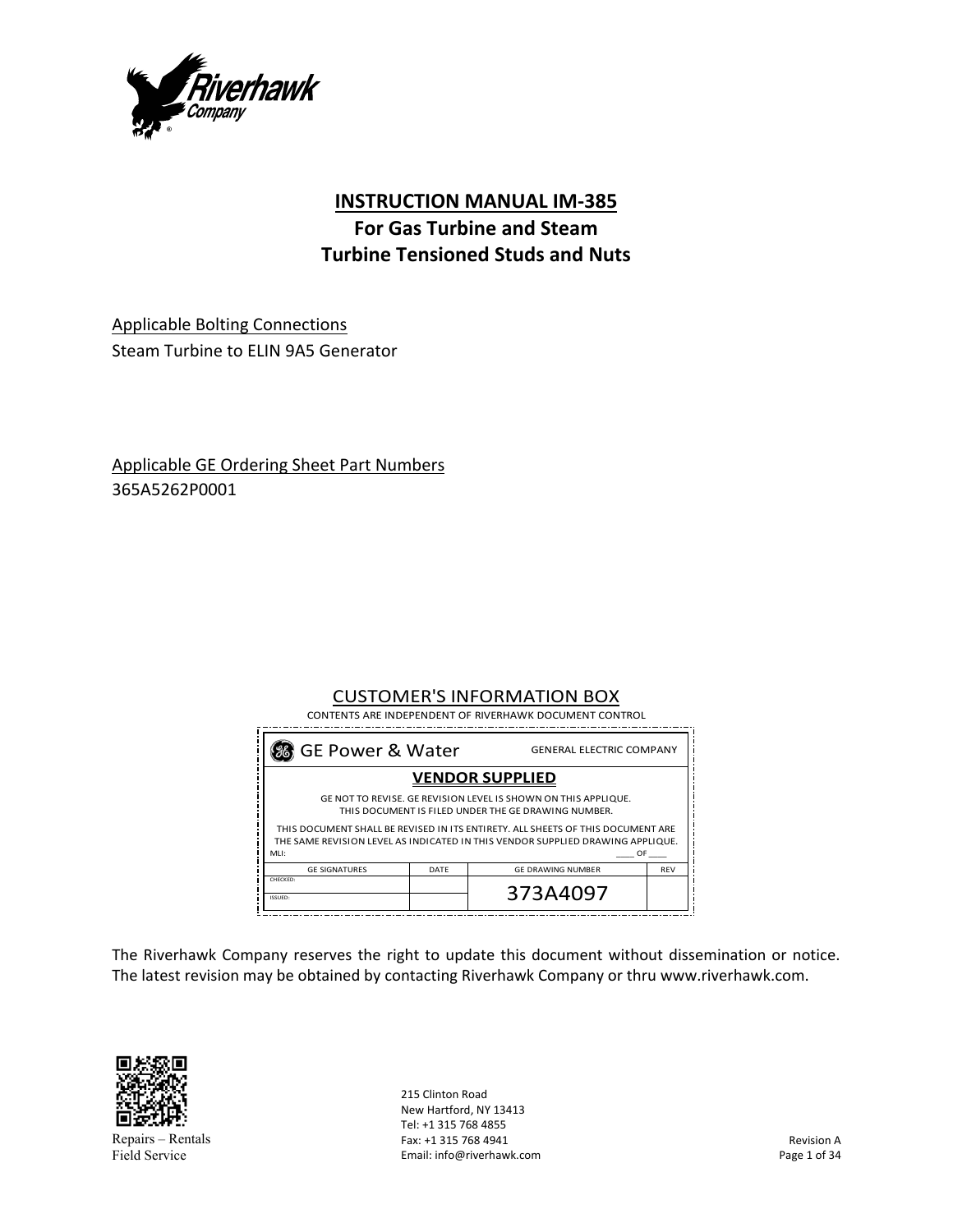# **Table of Contents**

| Section     | Description                                      | Page Number    |
|-------------|--------------------------------------------------|----------------|
| 1.0         | <b>Cautions and Safety Warnings</b>              | 3              |
| 2.0         | Scope and GE Part Number Cross Reference         | $\overline{4}$ |
| 3.0         | <b>Quick Checklist</b>                           | 5              |
| 4.0         | <b>General Preparations</b>                      | 9              |
| 5.0         | <b>Hardware Set Preparations</b>                 | 11             |
| 6.0         | Assembling the Studs and Nuts                    | 13             |
| 7.0         | <b>Hydraulic Tensioner Equipment</b>             | 15             |
| 8.0         | Assembling the Hydraulic Tensioner on a Stud     | 17             |
| 9.0         | <b>Stud Tensioning</b>                           | 21             |
| 10.0        | Locking the Nut Threads                          | 23             |
| 11.0        | Disassembly and Removal of the Stud and Nuts     | 24             |
| 12.0        | <b>Storage Instructions</b>                      | 27             |
| 13.0        | <b>Frequently Asked Questions</b>                | 28             |
| 14.0        | <b>Revision History</b>                          | 30             |
| Appendix A1 | <b>EC Declaration of Conformity</b>              | 31             |
| Appendix A2 | <b>UKCA Declaration of Conformity</b>            | 32             |
| Appendix B1 | <b>Hydraulic Fittings</b>                        | 33             |
| Appendix C1 | 14-Bolt Tensioning Pattern (ST-GEN) Record Sheet | 34             |



215 Clinton Road New Hartford, NY 13413 Tel: +1 315 768 4855 Fax: +1 315 768 4941 Email: info@riverhawk.com

<u>!L</u>

| <b>CUSTOMER'S INFORMATION BOX</b><br>CONTENTS ARE INDEPENDENT OF RIVERHAWK DOCUMENT CONTROL |            |
|---------------------------------------------------------------------------------------------|------------|
| <b>GE DRAWING NUMBER</b>                                                                    | <b>RFV</b> |
| 373A4097                                                                                    |            |

-------

Revision A Page 2 of 34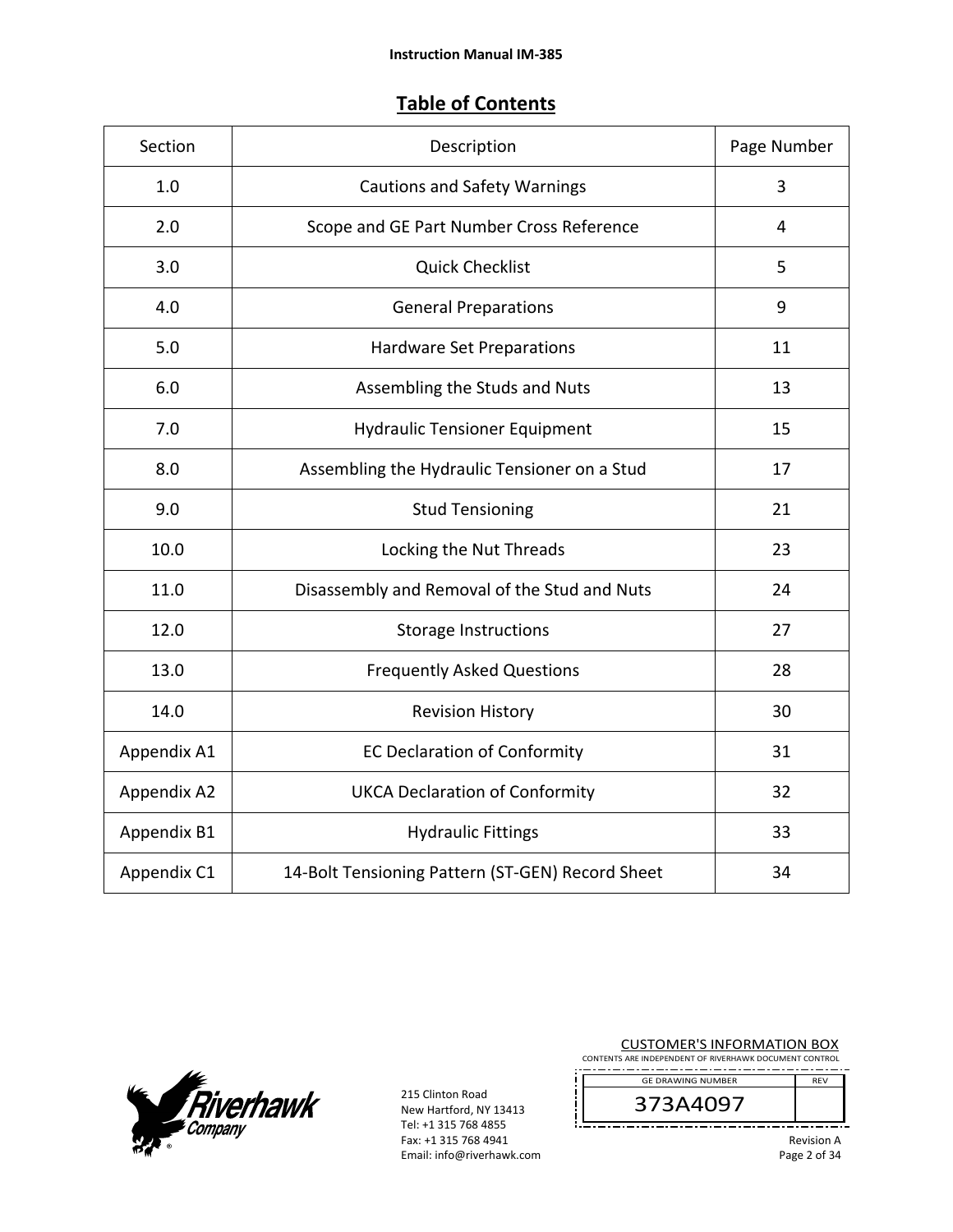#### **1.0 Cautions and Safety Warnings**

#### **WARNING**

**Improper tool use and the failure to follow the correct procedures are the primary root causes of tool failures and personal injuries. A lack of training or experience can lead to incorrect hardware installation or incorrect tool use. Only trained operators with careful, deliberate actions should use hydraulic tensioners. Contact Riverhawk Company with any training needs.** 

#### **WARNING**

Risk of high pressure hydraulic fluid injection. Riverhawk tools operate under high pressure. Thoroughly inspect all hoses and connections for damage or leaks prior to using this equipment.

#### **CAUTION**

Personal injury and equipment damage can occur if the proper health and safety codes and procedures are not followed. Contact the site's health and safety office to determine all applicable safety rules and regulations.

#### **WARNING**

The proper personal protective equipment must be worn at all times. Riverhawk recommends at a minimum, safety glasses, long sleeve shirt, hard hat, heavy work gloves, and steel toe shoes.

#### **CAUTION**

It is especially important to check the condition of the conical thread used to tension the stud. Thread damage from previous abuse can lead to failure of the stud or tensioning equipment

#### **CAUTION**

Riverhawk recommends that the tensioner should be returned to Riverhawk for periodic inspections. Replacement of obsolete tensioners is recommended. Functional upgrades are also recommended. The Riverhawk Service Returns Coordinator should be notified 3‐6 months prior to a planned outage to schedule an inspection service.

#### **WARNING**

A damaged rupture disc must be replaced with a with a rupture disc of the same design and pressure rating. Do not substitute a damaged rupture disc with a different disc type, a different pressure rating, or a foreign object.



215 Clinton Road New Hartford, NY 13413 Tel: +1 315 768 4855 Fax: +1 315 768 4941 Email: info@riverhawk.com

| <b>CUSTOMER'S INFORMATION BOX</b>                      |  |  |
|--------------------------------------------------------|--|--|
| CONTENTS ARE INDEPENDENT OF RIVERHAWK DOCUMENT CONTROL |  |  |

REV GE DRAWING NUMBER

373A4097

Revision A Page 3 of 34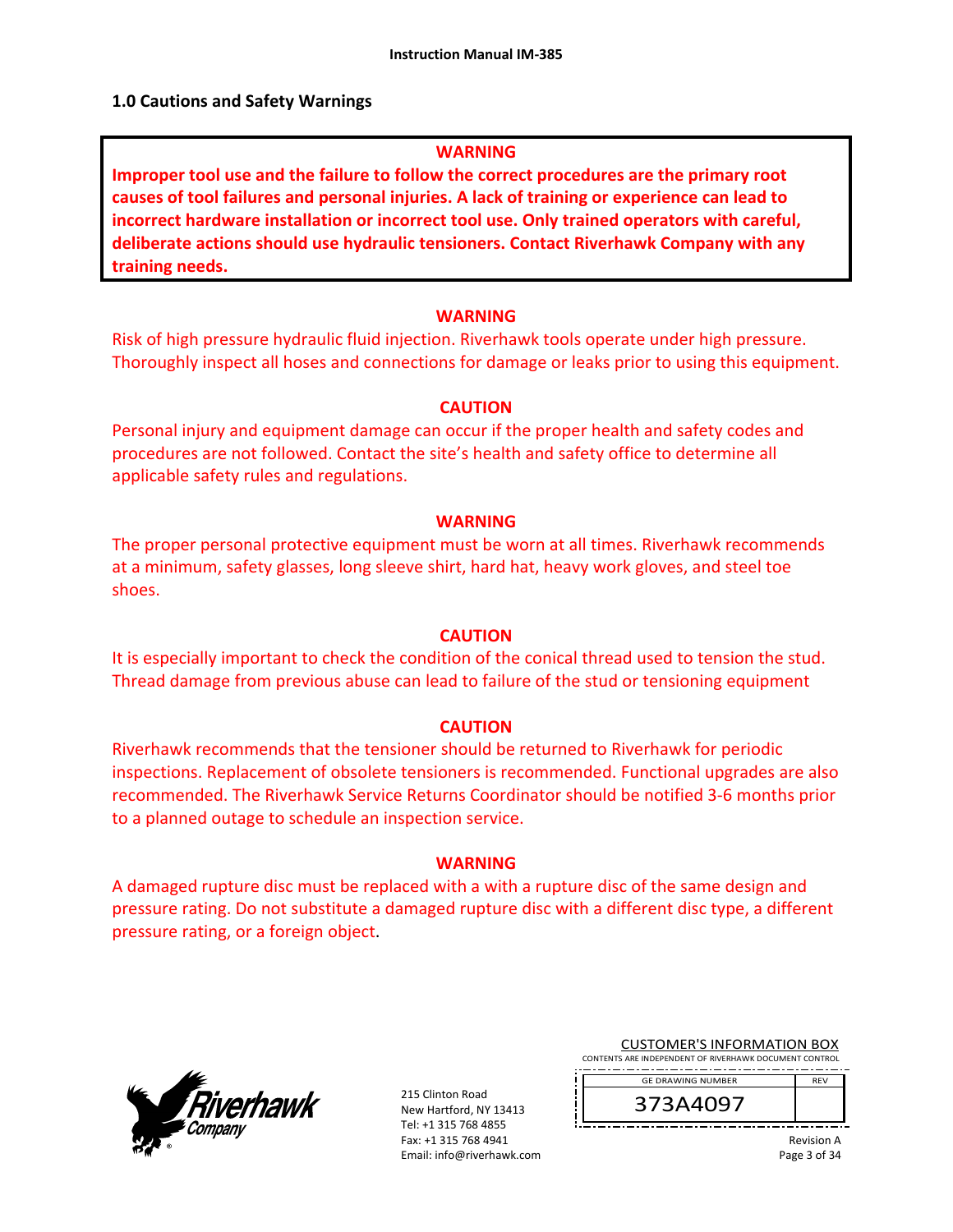#### **WARNING**

To avoid failure, ensure safety, and proper operation, the tensioner assembly must be installed on a stud in the flange before bleeding and pressurizing the tensioner. Do not use the tensioner at any pressure unless the tool is installed on a stud in a flange.

## **CAUTION**

Personal injury and equipment damage can occur if the puller screw is not securely engaged with the tapered threads of the stud. Proper engagement is achieved when the puller screw is tight in the stud and the tensioner foot is free to turn.

### **WARNING**

The safety interlock guard must be in place at all times. When the tensioner is pressurized hands must be kept out of designated areas to avoid any potential for personal injury.

## **CAUTION**

Before threading the puller screw into the stud, carefully check the cleanliness of both the stud's and the puller screw's conical threads. Apply a light coat of clean turbine oil or a spray lubricant to the puller screw. This procedure will ease assembly and assure positive mating of the threads before tightening. Do not use "Never Seize" on the conical threads.

### **CAUTION**

Do not tighten the nut while the tool is coming up to pressure; wait until pressure is achieved before attempting to tighten the nut with the spanner ring. If the tool is not properly installed, the tool could jump off the stud while coming up to pressure.

## **CAUTION**

Do not exceed the maximum pressure marked on the tensioner. Excessive pressure can damage the stud and puller screw.

## **WARNING**

**FIRE HAZARD:** DO NOT heat when tensioner assembly is in place. Personal injury or equipment damage may occur. Use of an Oxy‐Acetylene torch is not recommended

## **WARNING**

Do not use a hydraulic tensioner to remove a stud with damaged conical threads.

## **2.0 Scope and GE Part Number Cross Reference**

This document describes the procedure to be used to install the stud and nut sets supplied by the Riverhawk Company in the flanges at the Steam Turbine/Generator connection.



215 Clinton Road New Hartford, NY 13413 Tel: +1 315 768 4855 Fax: +1 315 768 4941 Email: info@riverhawk.com

| <b>GE DRAWING NUMBER</b>                               | <b>RFV</b> |
|--------------------------------------------------------|------------|
| CONTENTS ARE INDEPENDENT OF RIVERHAWK DOCUMENT CONTROL |            |
| CUSTUIVIEN 3 INFUNIVIATIUN BUA                         |            |

CUCTOMER'S INFORMATION BOY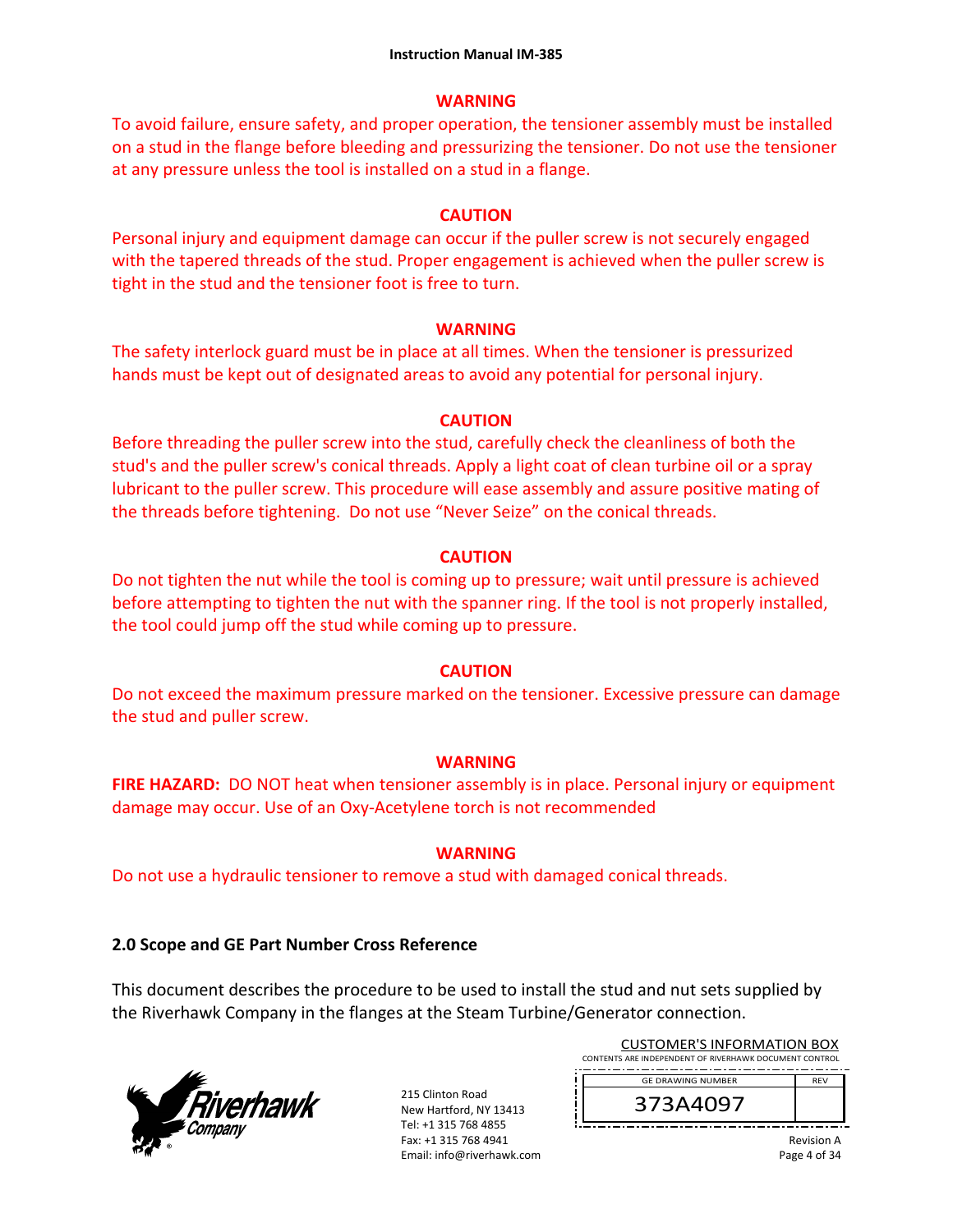The various frame configurations covered in this manual are listed in Section 2.1 with the differences as related to connecting hardware defined. Listed also are the pertinent hardware drawings (HF‐xxxx). These drawings as well as tooling drawings (HT‐xxxx) form part of this manual.

#### **2.1 Frame 9E Gas Turbine to ELIN 9A4 or 9A5 Generator**

| <b>GE Part Number</b> | Riverhawk P/N | <b>GE VENDOC P/N</b> |
|-----------------------|---------------|----------------------|
| 365A5262P0001         | HF-1093       | GE 359B2525          |

The hydraulic tooling used for installation and removal is Riverhawk HT‐7210 kit.

The hardware drawing depicts the stud and nut set for the Steam Turbine to Generator (2‐3/4" size, Qty 14).

### **3.0 Quick Checklist**

The following checklist is intended as a summary of the steps needed to use the Riverhawk‐ supplied equipment. New personnel or those experienced personnel who have not used the Riverhawk equipment recently are encouraged to read the entire manual.

#### **EQUIPMENT INSPECTION**

- $\Box \bullet$  Check oil level in hydraulic pump.
- $□$  Check air pressure at 80psi [5.5 bar] minimum. (For air-driven pumps)
- $\Box \bullet$  Check hydraulic hose for damage.
- $\Box \bullet$  Test pump.
- $\Box \bullet$  Inspect tensioner for any damage.

#### **NUT AND STUD PREPARATION**

 $\Box \bullet$  Inspect studs and nuts for any damage.



| <b>CUSTOMER'S INFORMATION BOX</b>                      |  |
|--------------------------------------------------------|--|
| CONTENTS ARE INDEPENDENT OF RIVERHAWK DOCUMENT CONTROL |  |
| <b>GE DRAWING NUMBER</b><br><b>RFV</b>                 |  |
| 373A4097                                               |  |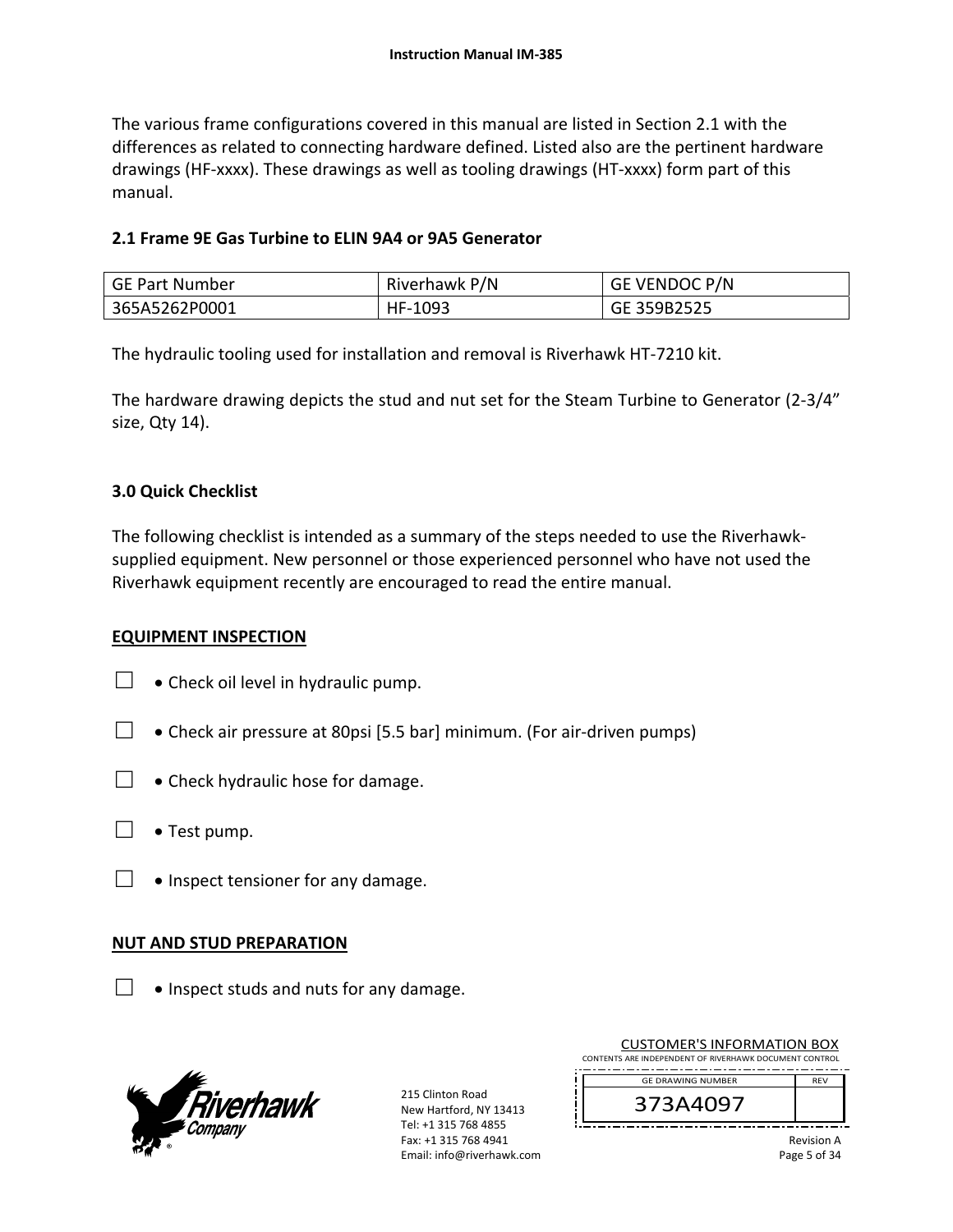- $\Box$   $\bullet$  Clean the studs and nuts.
- $\Box$  Measure and record stud lengths. (VERY IMPORTANT)
- □ Lubricate the stud's threads with clean turbine oil or spray lubricant. Lubricate the nut's threads and nut face with clean turbine oil or spray lubricant.
- □ Install studs and nuts into the flange. The conical thread used to tension the stud should be oriented towards the steam turbine.
- □ Set stick-out dimension on the steam turbine side of the flange.
- □ • With Allen wrench in backside of stud, firmly seat backside nut using spanner ring and pin wrench.
- □ Verify stick‐out measurement **(VERY IMPORTANT)**

## **TENSIONING (Bolt Installation)**

- $\Box$   $\bullet$  Check tensioner drawing for correct parts and part numbers.
- □ Apply a light coat of clean turbine oil or spray lubricant to the puller screw. **DO NOT USE "NEVER SEIZE" ON THE CONICAL THREADS.**
- $□ \bullet$  Install the spanner ring onto the nut on the steam turbine side of the flange.
- $\Box$  Thread the puller screw into the stud.
- □  $\bullet$  Insert an Allen wrench into the back side of the stud.
	- Insert another Allen wrench into the puller screw. While holding the stud still, tighten the puller screw until tight and then loosen the puller screw 1/2 of a turn. Some cases
- □ may require the use of the GT-6516 puller screw shim kit to ease removal of puller screw after tensioning. Follow instruction manual IM‐336 (GE VENDOCS 373A4074) for use of puller screw shim kit.
- $\Box$   $\bullet$  Hand tighten the puller screw and leave hand tight. **DO NOT BACK OFF PULLER SCREW.**



215 Clinton Road New Hartford, NY 13413 Tel: +1 315 768 4855 Fax: +1 315 768 4941 Email: info@riverhawk.com

| CONTENTS ARE INDEPENDENT OF RIVERHAWK DOCUMENT CONTROL<br><b>GE DRAWING NUMBER</b><br><b>RFV</b><br>373A4097 | COSTOIVIER 3 INFORMATION BOA |  |
|--------------------------------------------------------------------------------------------------------------|------------------------------|--|
|                                                                                                              |                              |  |
|                                                                                                              |                              |  |
|                                                                                                              |                              |  |

CUSTOMER'S INFORMATION BOY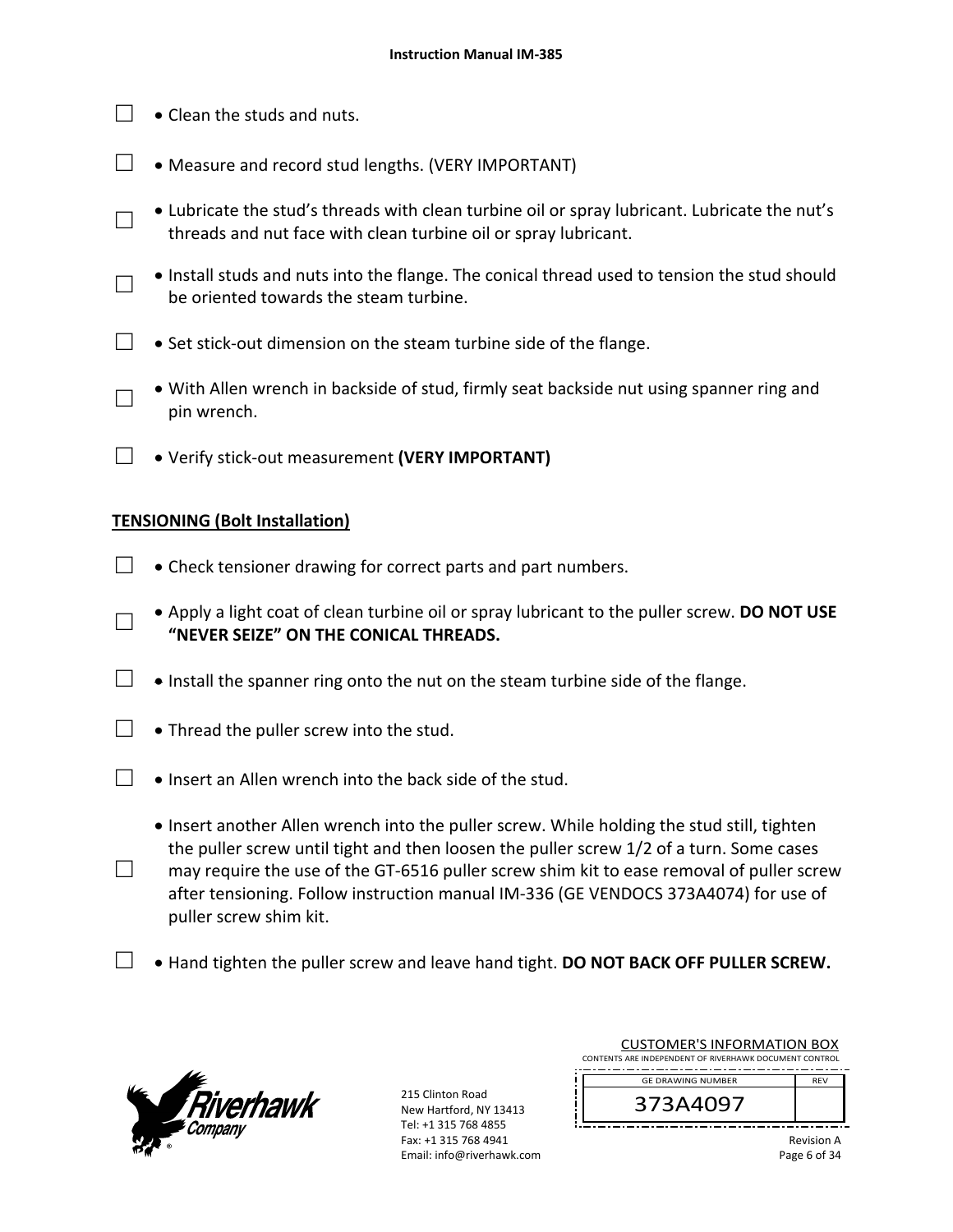- $\Box$   $\bullet$  Slide the foot assembly over the puller screw and orientate the foot into position.
- □ • Thread the tensioner onto puller screw until it stops. There should be a 1/16" to 3/16" gap between the foot and tensioner.
- □ Place the guard over the tensioner and position guide pin into the hole in the backside of the stud.
- □ Tighten the guard's clamping screw by hand until guard is pressed firmly against tensioner (no gap).
- □ • Push the center of the interlock fitting towards the tensioner while pulling back on the fitting's pull tabs until it locks onto the tensioner and release the pull tabs.
- □ Connect the hydraulic pump to the tensioner and tension to 50%. Consult manual for correct pressure.
- □ Use the pin wrench to turn the spanner ring to firmly tighten nut with 20 ft∙lbs [27 N∙m] of torque.
- $\Box$  Release pressure and allow the tensioner to fully retract.
- □ Disconnect the hose and release the interlock fitting by pushing the center of the interlock fitting towards the tensioner while pulling back on the fitting's pull tabs.
- $\Box$   $\bullet$  Loosen the knurled interlock fitting and remove the guard.
- $\Box$   $\bullet$  Unscrew the tensioner from the puller screw.
- $\Box$  . Remove the foot, puller screw and spanner ring.
- □ Move to the next stud in the pattern. Tension all studs to 50% before proceeding to final pressure.
- $\Box \bullet$  Repeat above steps at final pressure.
	- Measure final stud length and record on stretch datasheets. Calculate final stretch measurement.
- $\Box$   $\bullet$  Torque the nuts' set screws.



□

215 Clinton Road New Hartford, NY 13413 Tel: +1 315 768 4855 Fax: +1 315 768 4941 Email: info@riverhawk.com

ļЦ.

| <b>CUSTOMER'S INFORMATION BOX</b>                      |            |
|--------------------------------------------------------|------------|
| CONTENTS ARE INDEPENDENT OF RIVERHAWK DOCUMENT CONTROL |            |
| <b>GE DRAWING NUMBER</b>                               | <b>RFV</b> |
| 373A4097                                               |            |

Revision A Page 7 of 34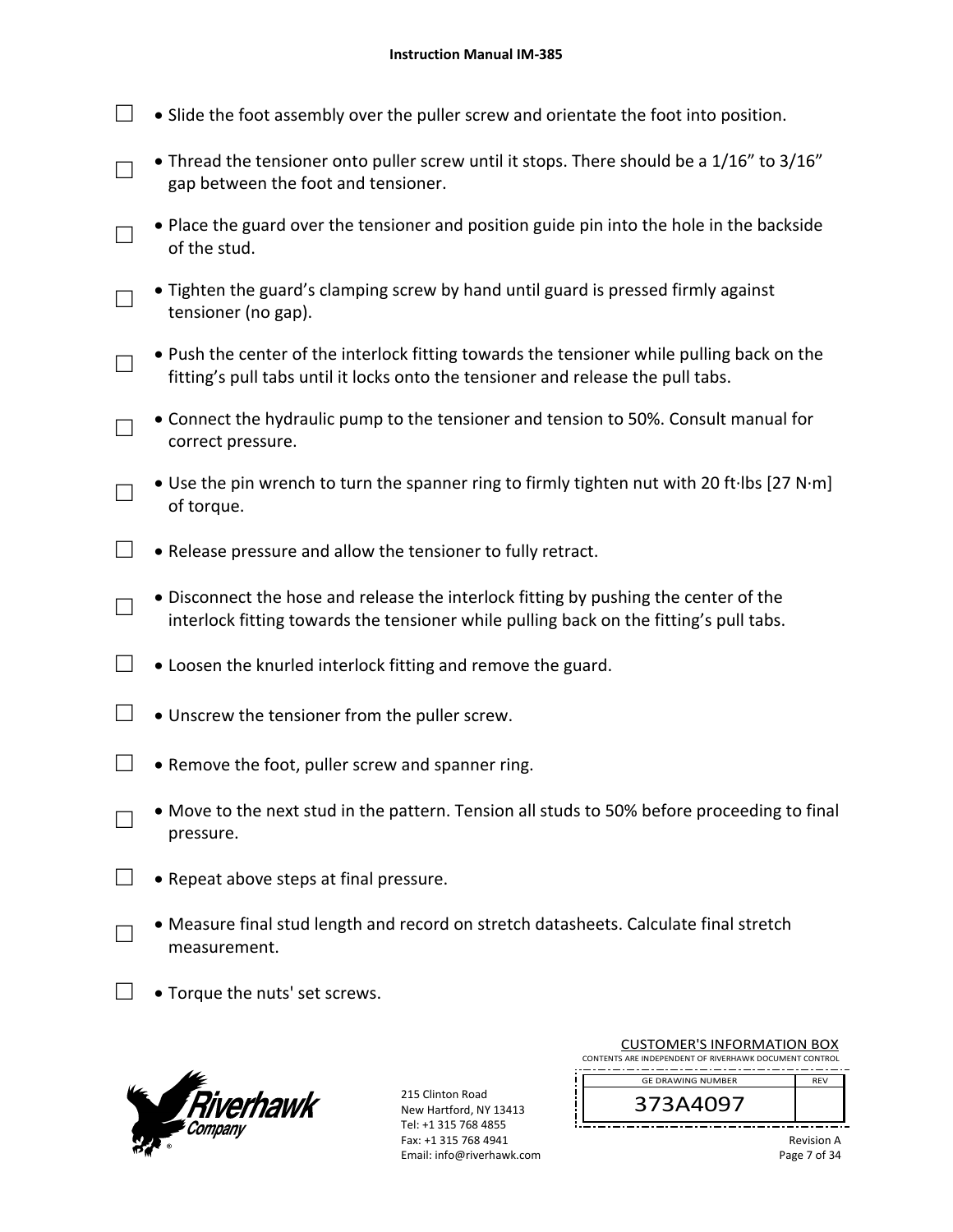#### **DETENSIONING (Stud Removal)**

 $\Box \bullet$  Loosen nuts' set screws

□

□

□

- Inspect and clean studs' conical threads. **Do not continue until ALL debris is removed from the threads!** See instruction manual IM‐220. **Do not try to use the tensioner to remove a damaged stud!**
- □ Apply a light coat of clean turbine oil or spray lubricant to the puller screw. **DO NOT USE "NEVER SEIZE" ON THE CONICAL THREADS.**
- $\Box$   $\bullet$  Install the spanner ring onto the nut on the steam turbine side of the flange.
- $\Box$  Thread the puller screw into the stud.
	- Insert an Allen wrench into the puller screw. Tighten the puller screw until tight and then loosen the puller screw 1/2 of a turn.
- □ Hand tighten the puller screw and leave hand tight. **DO NOT BACK OFF PULLER SCREW.**
- $\Box$   $\bullet$  Slide the foot assembly over the puller stud and orientate the foot into position.
- □ • Thread the tensioner onto puller screw until it stops. There should be a 1/16" to 3/16" gap between the foot and tensioner.
- □ • Place the guard over the tensioner and position guide pin into the hole in the backside of the stud.
- □ • Tighten the guard's clamping screw by hand until the guard is pressed firmly against tensioner (no gap).
	- Push the center of the interlock fitting towards the tensioner while pulling back on the fitting's pull tabs until it locks onto the tensioner and release the pull tabs.
- □ Connect the hydraulic pump to the tensioner and tension to final pressure. Consult manual section 9 for correct pressure.
- $\Box$   $\bullet$  Loosen nut with the spanner ring and pin wrench.
- $\Box$  Release pressure and allow the tensioner to fully retract.



| <b>CUSTOMER'S INFORMATION BOX</b><br>CONTENTS ARE INDEPENDENT OF RIVERHAWK DOCUMENT CONTROL |            |
|---------------------------------------------------------------------------------------------|------------|
| <b>GE DRAWING NUMBER</b>                                                                    | <b>RFV</b> |
| 373A4097                                                                                    |            |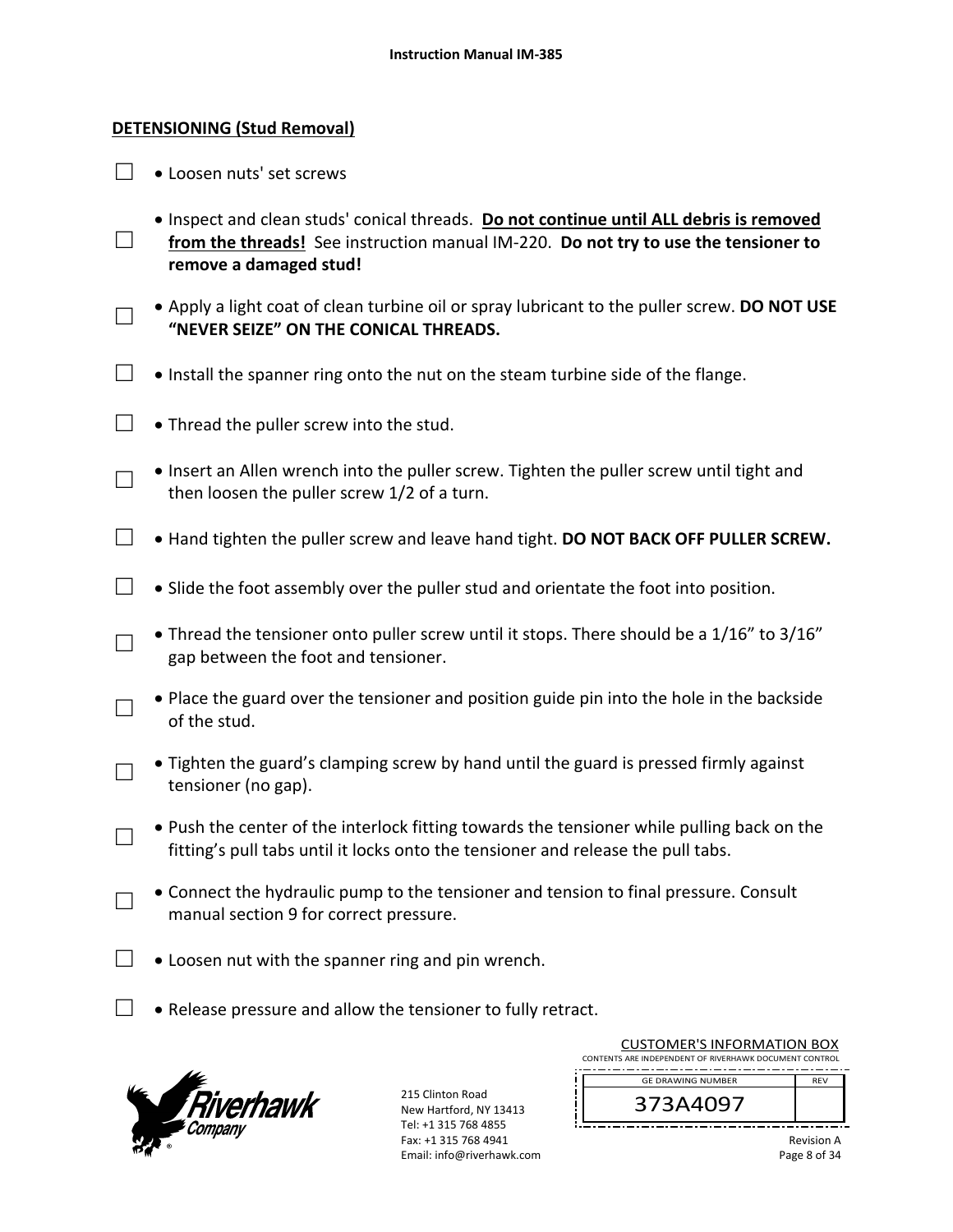- □ Disconnect the hose and release the interlock fitting by pushing the center of the interlock fitting towards the tensioner while pulling back on the fitting's pull tabs.
- $\Box$   $\bullet$  Loosen the knurled interlock fitting and remove the guard.
- $\Box$   $\bullet$  Unscrew the tensioner from the puller screw.
- □ • Remove the foot, puller screw, and spanner ring. It may be necessary to insert an Allen wrench into the backside of the stud to remove the puller screw.
- $\Box \bullet$  Move to next stud in pattern

## **4.0 General Preparations**

Read and understand all instructions before installing and tensioning studs.

Operators should be trained or have previous experience using Riverhawk tensioning equipment. Training will minimize the chance of improper use of the equipment.

The hydraulic tooling including the hydraulic hoses should be inspected prior to use. Inspection guidelines are listed in the following sub‐sections.

This equipment produces very high hydraulic pressures and very high forces. Operators must exercise caution and wear the appropriate personal protective equipment when handling and operating the hydraulic tooling.

High-pressure oil from the hydraulic pump pressurizes the tensioner which generates a very large force that actually stretches the stud. As the stud is stretched the nut lifts off the flange. The nut is then turned by hand using the supplied spanner ring. Once the nut is tight against the flange, the pressure in the tensioner is released. The hardware is now clamping the flange together.

#### **4.1 Machine Preparation**

The flange to be tensioned must be fully closed prior to positioning of studs in the flanges. Turning the turbine and generator shafts is not required, but may be advantageous. Also, it will be advantageous to remove as many obstructions as possible from the flange area, such as speed probes, shipping plates, and conduit.



215 Clinton Road New Hartford, NY 13413 Tel: +1 315 768 4855 Fax: +1 315 768 4941 Email: info@riverhawk.com

| <b>CUSTOMER'S INFORMATION BOX</b><br>CONTENTS ARE INDEPENDENT OF RIVERHAWK DOCUMENT CONTROL |            |
|---------------------------------------------------------------------------------------------|------------|
| <b>GE DRAWING NUMBER</b>                                                                    | <b>RFV</b> |
| 373 * * ^ ^ 7                                                                               |            |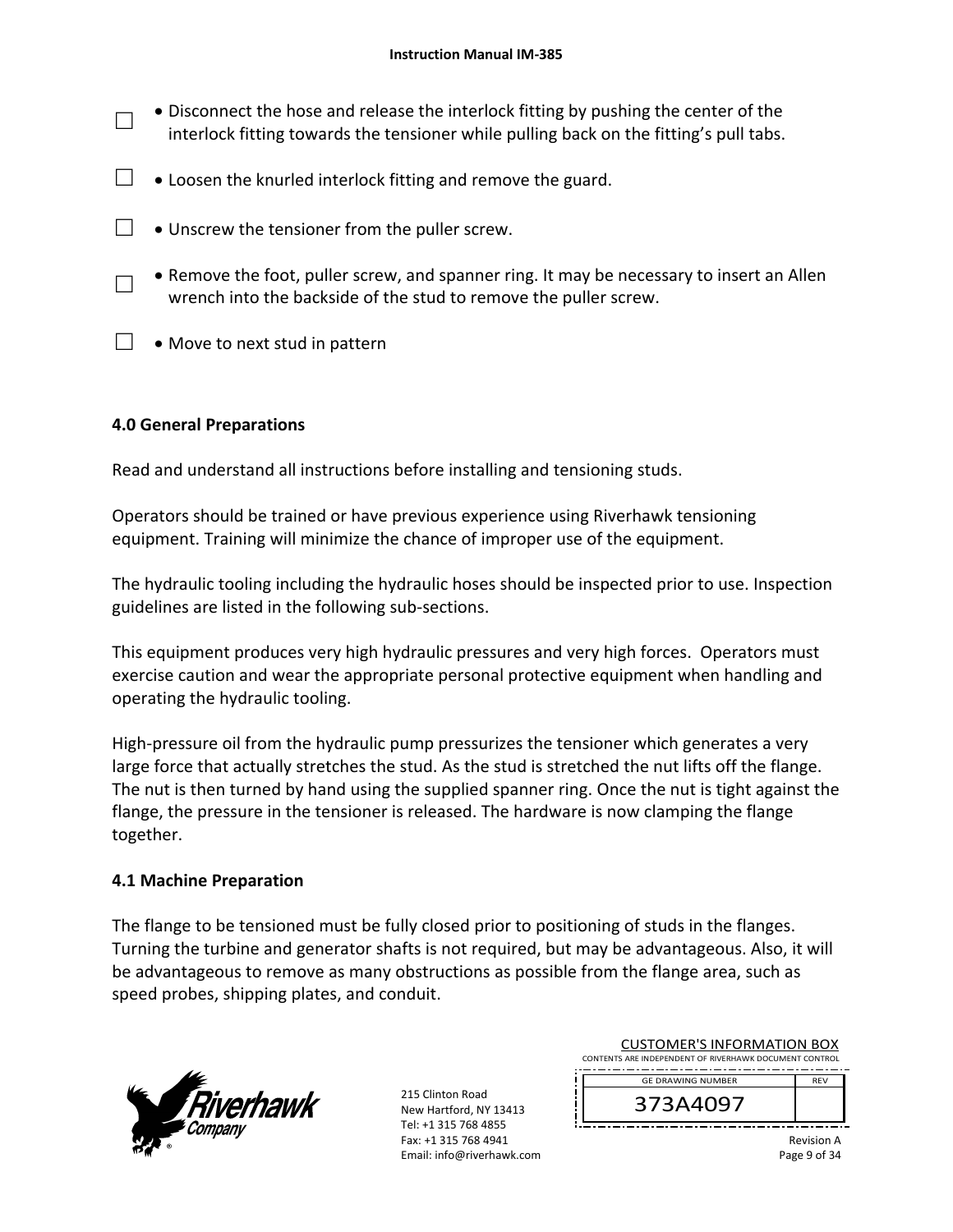#### **4.2 Hardware – Balance**

The studs are supplied in component balanced sets. A stud can be exchanged with another in its set without affected the overall balance of the equipment. Do not exchange a stud from one set with another stud from a different set. When shipped from Riverhawk, the studs are not assigned to any specific hole in the load coupling flange; this is optional and can be done at the installation site. The set size is determined by the relevant GE order drawing (see section 2.0).

The nuts are supplied in component balanced sets. A nut can be exchanged with another in its set without affecting the overall balance of the equipment. Do not exchange a nut from one set with another nut from a different set. When shipped from Riverhawk, the nuts are not assigned to any specific hole in the load coupling flange; this is optional and can be done at the installation site. The set size is determined by the relevant GE order drawing (see section 2.0).

A weight balance certification is supplied with each order. Store this certification in an appropriate location as it will be needed for the purchase of replacement equipment.

### **4.3 Tensioner – Care and Handling**

When not in use, the tensioner shall be maintained in a clean environment and all caps and plugs for hydraulic openings and fittings must be in place.

When in use, the tensioner shall be protected from sand and grit.

See section 12 for long term storage requirements.

#### **4.4 Hand Tools**

5/8" Wrench 3' to 4' Breaker Bar 3/4" Wrench A set of Allen Wrenches (including 1/2") 13/16" Wrench 9" to 10" Micrometer

## **4.5 Special Tools**

Hydraulic Tensioner Kit: 
HT-7210 Hydraulic Tensioner, 2-3/4" (reference GE VENDOC 101B0673)

Hydraulic Pump Kit: 
and AP-0532 Air-Operated Hydraulic Pump (recommended) (reference GE VENDOC 359B2502)



215 Clinton Road New Hartford, NY 13413 Tel: +1 315 768 4855 Fax: +1 315 768 4941 Email: info@riverhawk.com

CUSTOMER'S INFORMATION BOX CONTENTS ARE INDEPENDENT OF RIVERHAWK DOCUMENT CONTROL ----------------GE DRAWING NUMBER REV

373A4097

Revision A Page 10 of 34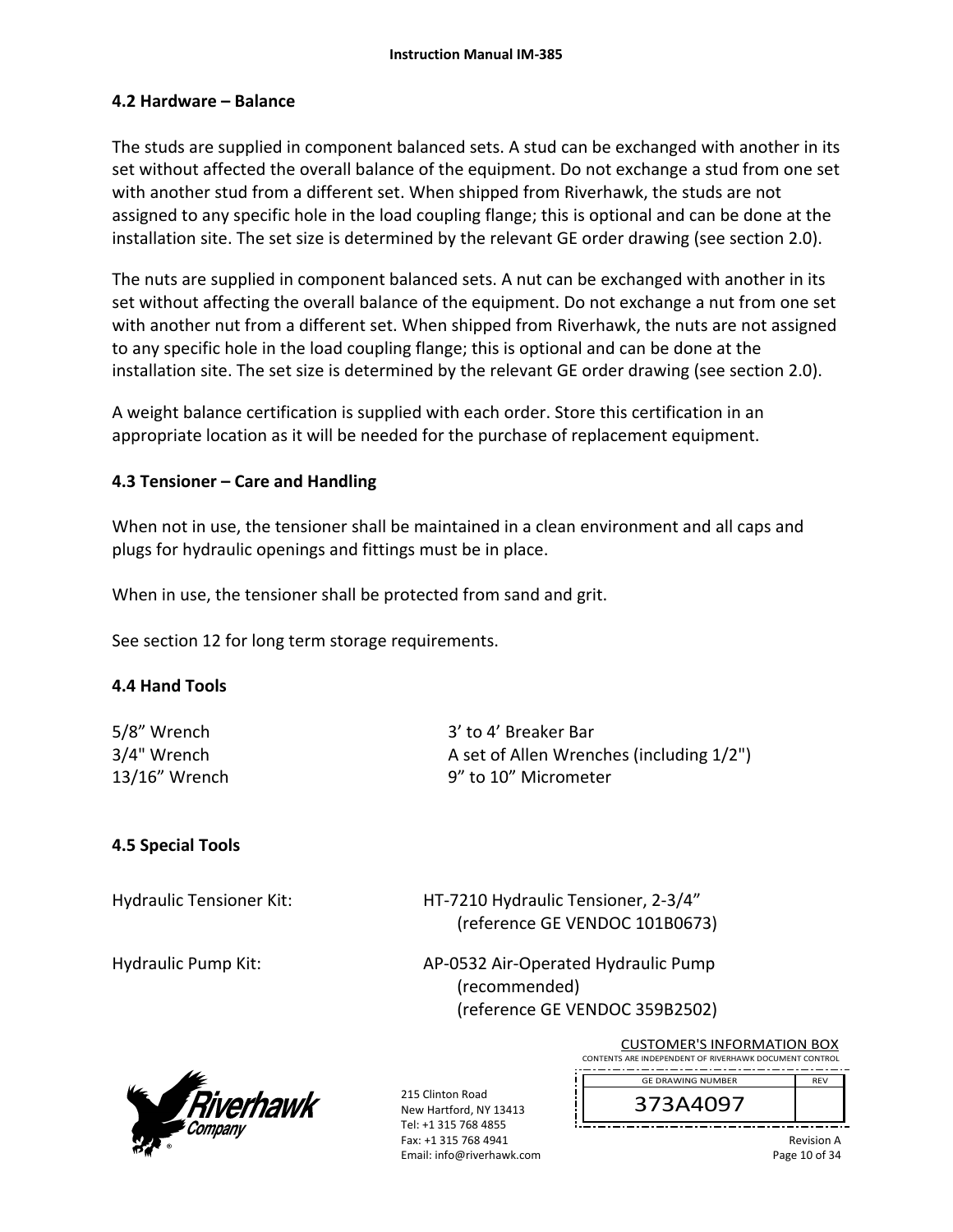MP‐0130 Manual Hand‐Operated Hydraulic Pump (reference GE VENDOC 359B2506)

#### **CAUTION**

**Riverhawk recommends that the tensioners be returned to Riverhawk for periodic inspections. Replacement of obsolete tensioners is recommended. Functional upgrades are also recommended. The Riverhawk Service Returns Coordinator should be notified 3‐6 months prior to a planned outage to schedule an inspection service.** 

#### **5.0 Hardware Set Preparations**

#### **5.1 Nut Preparation**



**Picture 5A** ‐ Riverhawk Locknut

If there is any visible damage on a nut, do not use the nut and contact General Electric or Riverhawk Company for a replacement nut. Please be prepared to supply the turbine number, weight certification, and digital photographs for evaluation.

#### **5.1.1 Nut Cleaning ‐ New Installations**

For new installations, the nuts should come sealed from the factory and will need no cleaning.



215 Clinton Road New Hartford, NY 13413 Tel: +1 315 768 4855 Fax: +1 315 768 4941 Email: info@riverhawk.com

| CUSTUMER S INFORMATION BUX                             |            |  |
|--------------------------------------------------------|------------|--|
| CONTENTS ARE INDEPENDENT OF RIVERHAWK DOCUMENT CONTROL |            |  |
| <b>GE DRAWING NUMBER</b>                               | <b>RFV</b> |  |
| 373A4097                                               |            |  |

CUCTOMER'S INFORMATION BOY

Revision A Page 11 of 34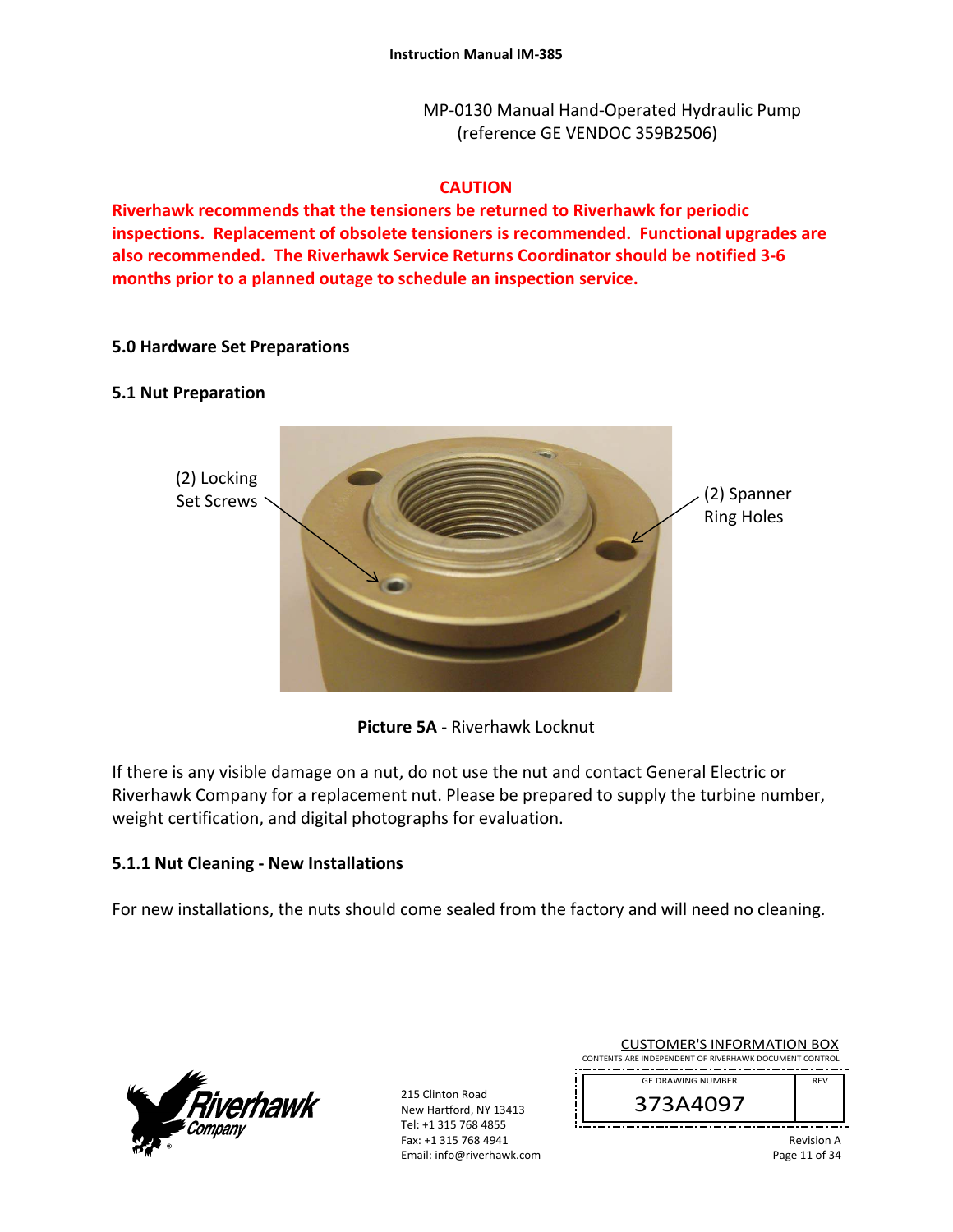### **5.1.2 Nut Cleaning ‐ Old Installations**

Previously installed nuts require cleaning. Refer to manual IM‐220 "Cleaning Procedure of the Conical Threads on Riverhawk Studs" for instruction.

#### **5.2 Stud Preparation**

Check the stud for any visible damage. If there is any visible damage, do not use the stud and contact the Riverhawk Company for a replacement stud. Please be prepared to supply the turbine number, weight certification, and digital photographs for evaluation.

#### **CAUTION**

**It is especially important to check the condition of the conical thread used to tension the stud. Thread damage from previous abuse can lead to failure of the stud or tensioning equipment.**

The conical threads of each stud must be clean of grit and dirt before installation or removal. This ensures the proper seating of the puller screw.

### **5.2.1 Stud Cleaning ‐ New Installations**

For new installations, the studs should come sealed from the factory and will need no cleaning.

## **5.2.2 Stud Cleaning ‐ Old Installations**

Previously installed studs may require cleaning.

Follow instruction manual IM‐220 (GE VENDOCS 373A4025) for cleaning procedure of the conical threads on Riverhawk studs using a brass power brush. The latest revision may be obtained by contacting Riverhawk Company or thru www.riverhawk.com.



**Picture 5B ‐** Brass Power Brush



215 Clinton Road New Hartford, NY 13413 Tel: +1 315 768 4855 Fax: +1 315 768 4941 Email: info@riverhawk.com

|  | <b>CUSTOMER'S INFORMATION BOX</b>                      |  |  |  |
|--|--------------------------------------------------------|--|--|--|
|  | CONTENTS ARE INDEPENDENT OF RIVERHAWK DOCUMENT CONTROL |  |  |  |

REV GE DRAWING NUMBER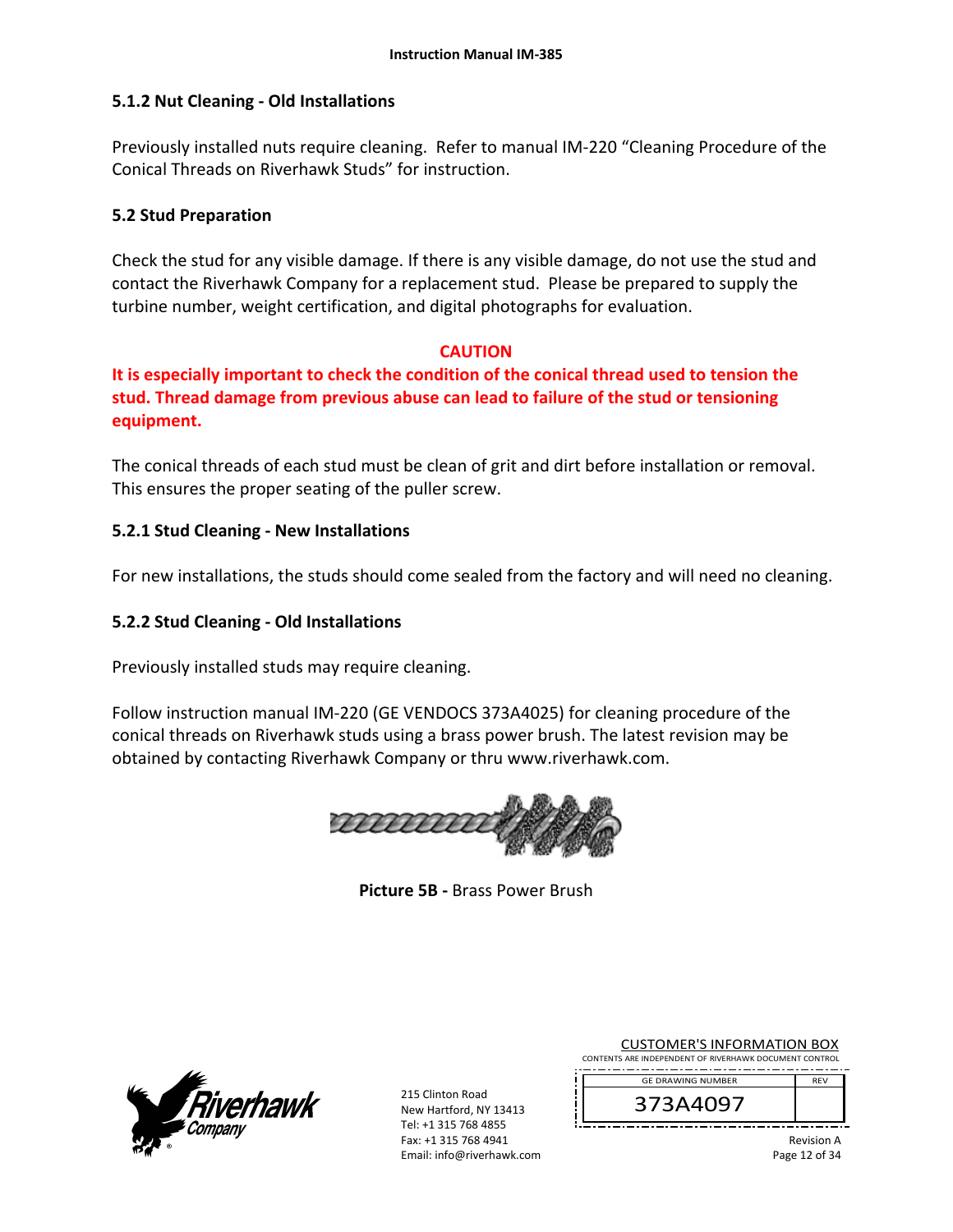### **5.3 Stud Length Measurement**

Measure and record the initial lengths of the studs. The following suggestions will improve your results.

- **Plan to start and finish any flange in the same day.**
- **Studs and flange must be at the same temperature.**
- **Number each stud with a marker for later stretch measurement tracking.**
- **Mark the location of measurement on stud end with a permanent marker.**
- **Measure each stud to nearest 0.001 inch (.01 mm).**
- **Record each measurement on the supplied record sheets.**
- **Do not allow the measuring instruments to sit in the sun.**
- **The same person should make all measurements.**

#### **6.0 Assembling the Studs and Nuts**

Refer to the hardware assembly drawing (HF-xxxx) listed in Section 2.0 of this manual.

- 1. Assemble the cylindrical nut to the internal, conical thread end of the stud.
- 2. Lubricate the stud's threads with clean turbine oil or spray lubricant.
- 3. Lubricate the nut's threads and nut face with clean turbine oil or spray lubricant
- 4. Slide the stud and cylindrical nut assembly into the flange as shown in Figure 6A.



215 Clinton Road New Hartford, NY 13413 Tel: +1 315 768 4855 Fax: +1 315 768 4941 Email: info@riverhawk.com

| <b>CUSTOMER'S INFORMATION BOX</b>                      |  |  |
|--------------------------------------------------------|--|--|
| CONTENTS ARE INDEPENDENT OF RIVERHAWK DOCUMENT CONTROL |  |  |

REV GE DRAWING NUMBER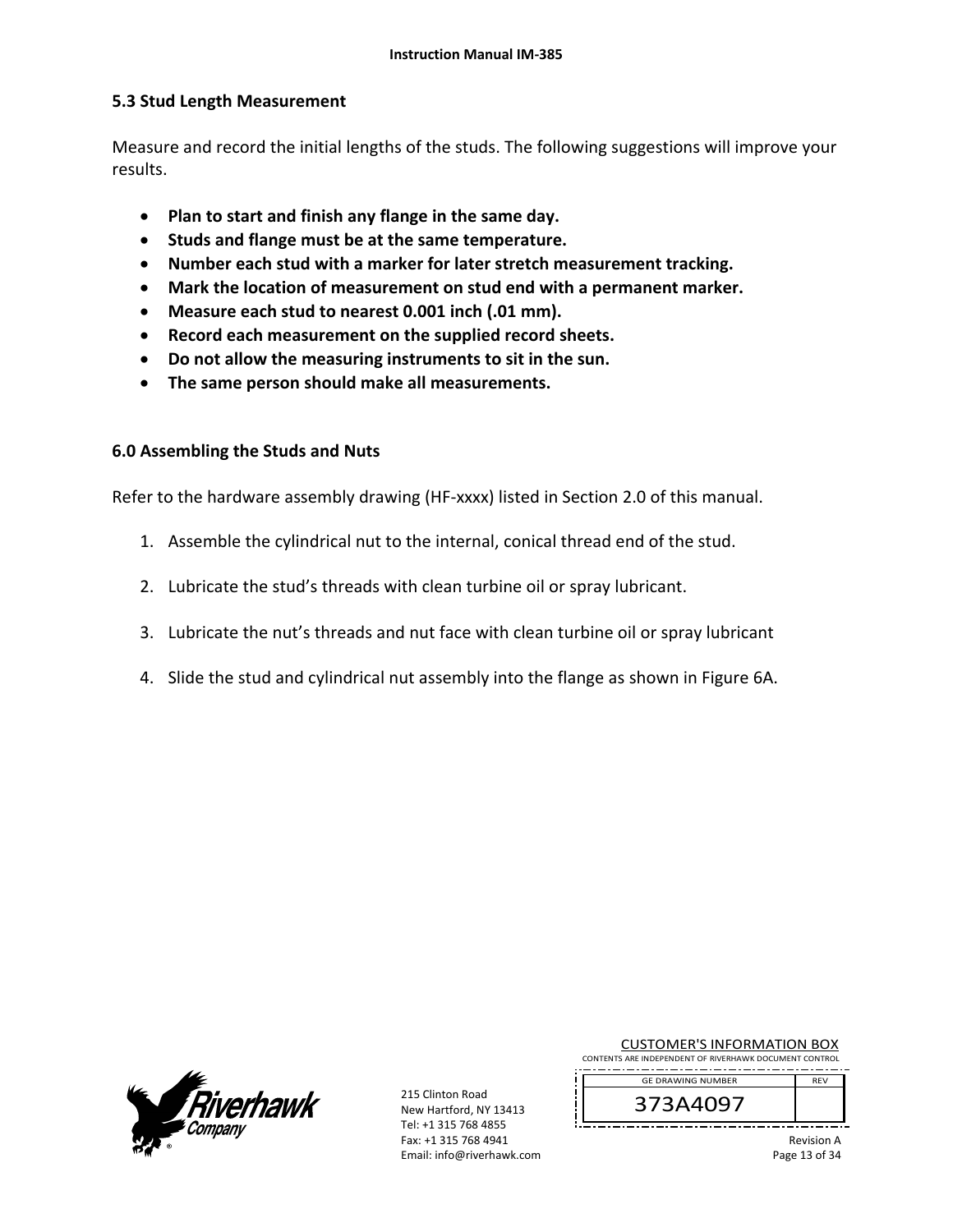#### **Instruction Manual IM‐385**



Turbine to Generator Bolted Flange Connection

- 5. Install the other nut on the backside.
- 6. Adjust the nut/stud assembly so that the tensioning end of the stud protrudes (or sticks out) from the face of the cylindrical nut the distance specified on the hardware drawing (HF‐xxxx). **SETTING THIS PROTRUSION OF STUD TO NUT IS CRITICAL FOR PROPER TENSIONER OPERATION.** A metal stick-out gage is provided with the tensioner to assist the operator in setting the protrusion dimension



215 Clinton Road New Hartford, NY 13413 Tel: +1 315 768 4855 Fax: +1 315 768 4941 Email: info@riverhawk.com CUSTOMER'S INFORMATION BOX

CONTENTS ARE INDEPENDENT OF RIVERHAWK DOCUMENT CONTROL . . . . . . . . . . . . . . . . . GE DRAWING NUMBER REV

373A4097

Revision A Page 14 of 34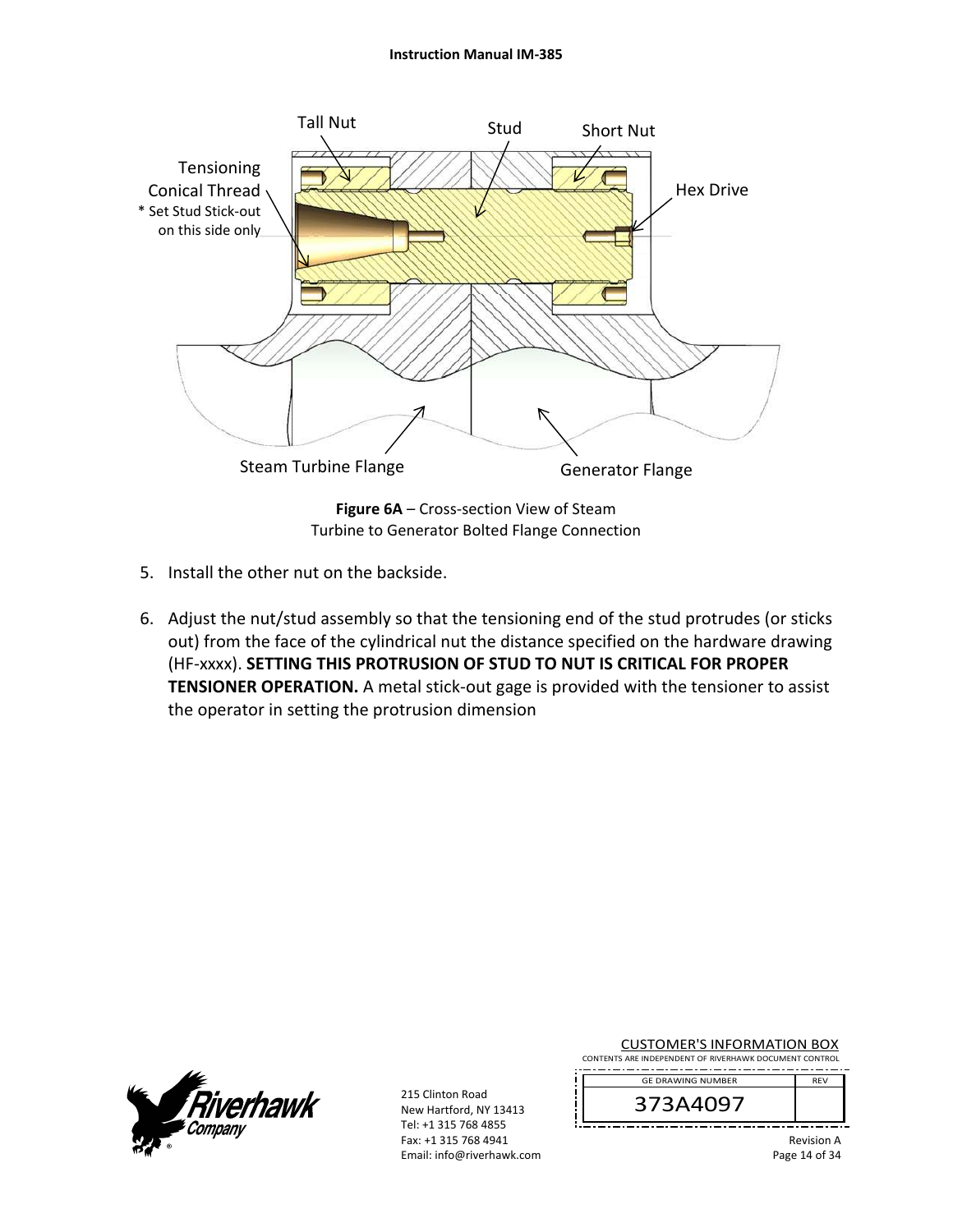#### **Instruction Manual IM‐385**



**Picture 6C** – Use of Stick‐Out Gage



**Picture 6D** – Use of Drop Gage to measure stick‐out



**Picture 6E** – Use of Calipers to measure stick‐out

- 7. With Allen wrench in backside of stud, firmly seat backside nut using spanner ring and pin wrench.
- 8. Recheck the stud stick-out length. If the stick-out length does not match the hardware drawing, adjust the nuts as necessary.
- 9. Measure and record starting stud installation gage reading.

## **7.0 Hydraulic Tensioner Equipment**

**7.1 Hydraulic Equipment Inspection** 



215 Clinton Road New Hartford, NY 13413 Tel: +1 315 768 4855 Fax: +1 315 768 4941 Email: info@riverhawk.com

| CUSTUMER S INFORMATION BUX<br>CONTENTS ARE INDEPENDENT OF RIVERHAWK DOCUMENT CONTROL |            |
|--------------------------------------------------------------------------------------|------------|
| <b>GE DRAWING NUMBER</b>                                                             | <b>RFV</b> |
|                                                                                      |            |

CUCTOMER'S INFORMATION BOY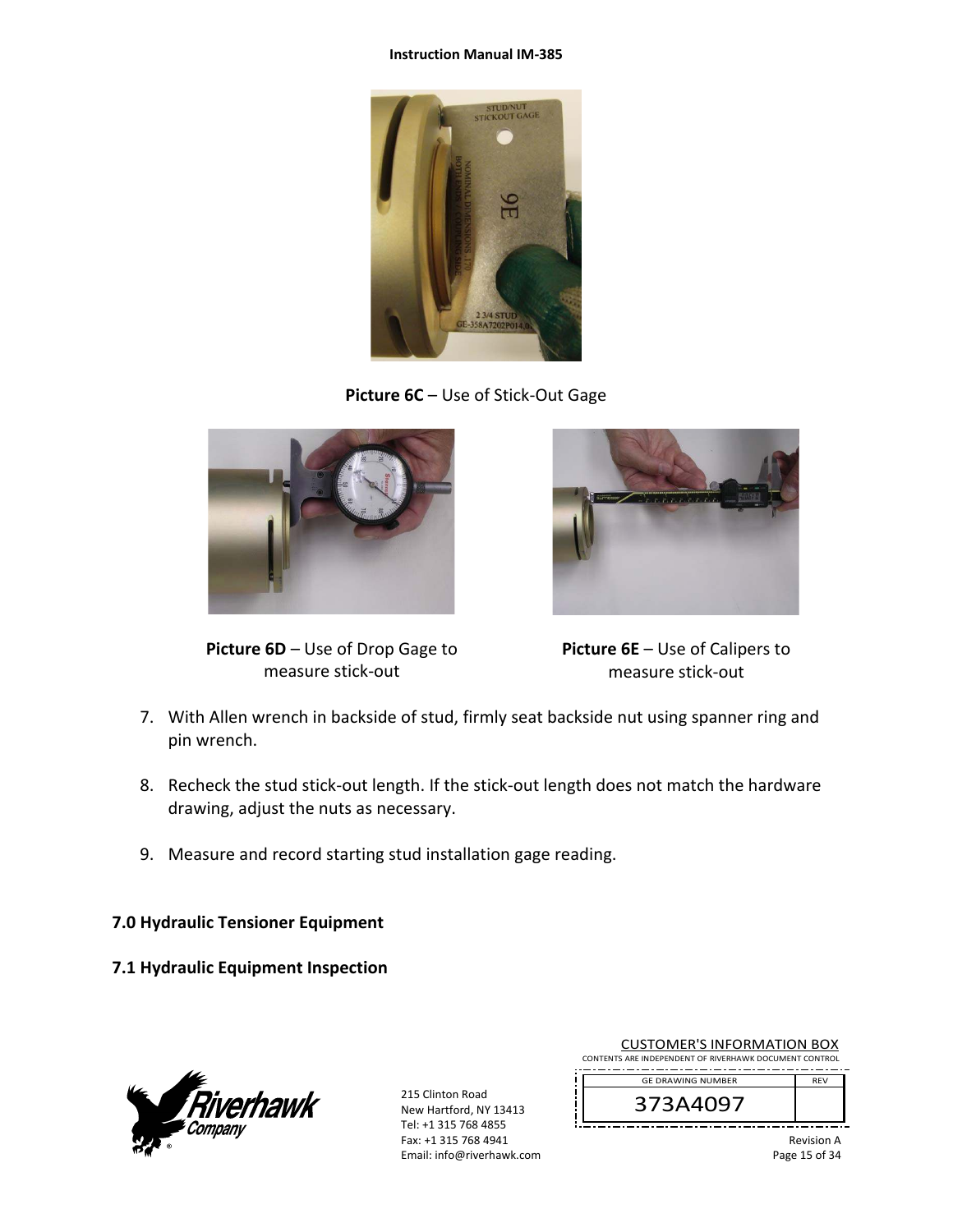#### **7.1.1 Hydraulic Tensioner Inspection**

#### **CAUTION**

**Riverhawk recommends that the tensioner be returned to Riverhawk for periodic inspections. Replacement of obsolete tensioners is recommended. Functional upgrades are also recommended. The Riverhawk Service Returns Coordinator should be notified 3‐6 months prior to a planned outage to schedule an inspection service.** 

This tensioner does not require bleeding. See section 8.3

#### **WARNING**

**To avoid failure, ensure safety, and proper operation, the tensioner assembly must be installed on a stud in the flange before pressurizing the tensioner. Do not use the tensioner at any pressure unless the tool is installed on a stud in a flange.** 

Clean puller screw and check for any debris and dents.

Inspect the tensioner guard for any signs of damage including cracked welds. Any guards modified in the field should be replaced. Bent guards should be replaced. Inspect the outside of the tensioner for discoloration patterns that may indicate submersion and internal damage.

Perform an inventory of the loose equipment supplied with the tensioner. An inventory list is provided on the tensioner's technical drawing (Riverhawk HT‐xxxx listed in section 2.0 and 4.5). Replacement parts are available from Riverhawk.

#### **7.1.2 Hydraulic Tensioner's Rupture Disc Replacement**

The hydraulic tensioner's rupture disc is a key element in the overall safe use of the hydraulic tensioner. The rupture disc's location is shown on the tensioner's technical drawing (Riverhawk HT-xxxx listed in section 2.0 and 4.5).

Each tensioner is shipped from our factory with one rupture disc already installed in the tensioner and with another spare disc for field replacement. Extra rupture discs are available from Riverhawk for replacement purposes.

To replace a damaged rupture disc refer to Riverhawk instruction manual IM‐363 (GE VENDOC 373A4077). The latest revision may be obtained by contacting Riverhawk Company or thru www.riverhawk.com.



215 Clinton Road New Hartford, NY 13413 Tel: +1 315 768 4855 Fax: +1 315 768 4941 Email: info@riverhawk.com

| <b>CUSTOMER'S INFORMATION BOX</b>                      |            |
|--------------------------------------------------------|------------|
| CONTENTS ARE INDEPENDENT OF RIVERHAWK DOCUMENT CONTROL |            |
| <b>GE DRAWING NUMBER</b>                               | <b>RFV</b> |
|                                                        |            |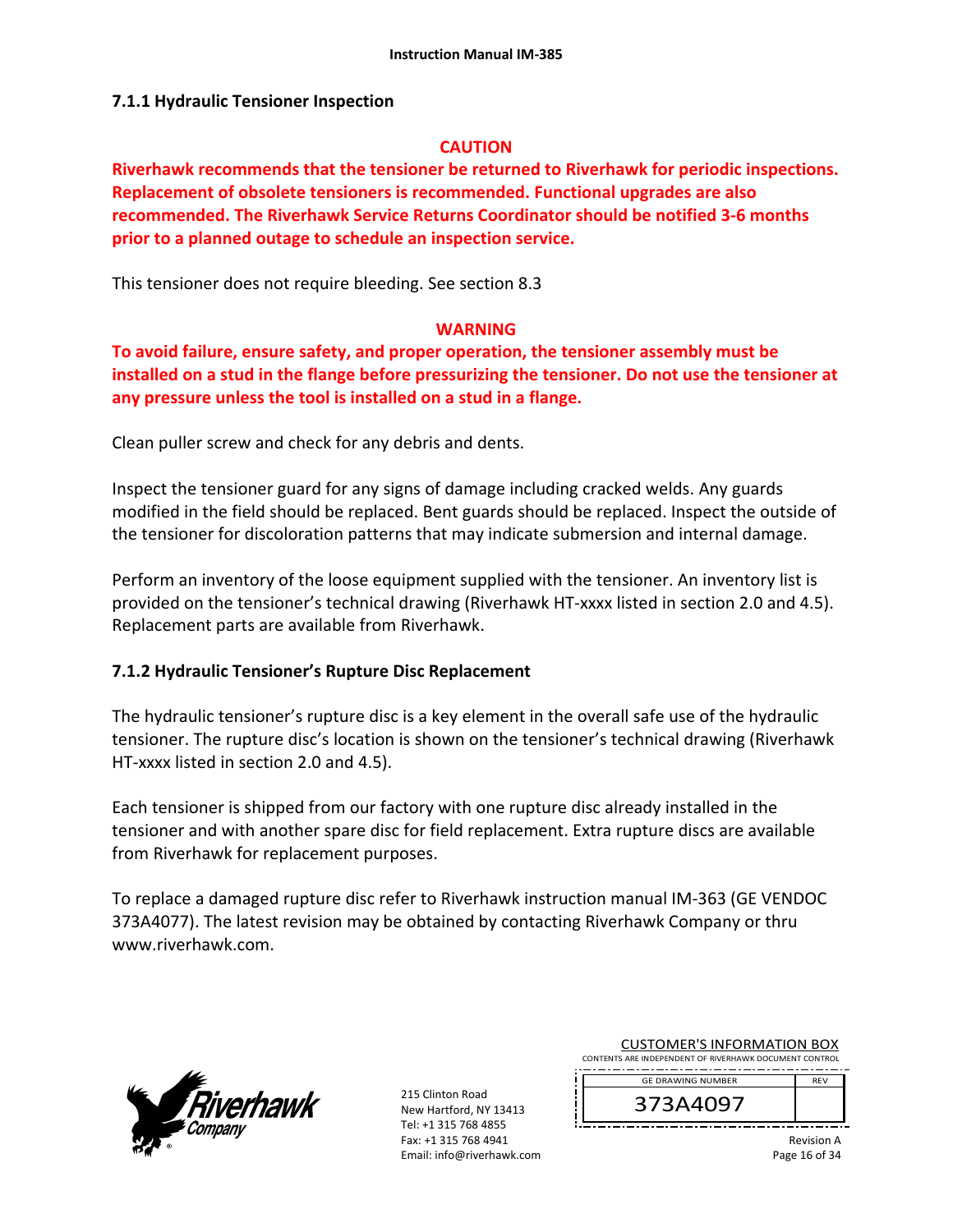### **Warning**

**A damaged rupture disc must be replaced with a with a rupture disc of the same design and pressure rating. Do not substitute a damaged rupture disc with a different disc type, a different pressure rating, or a foreign object.** 

### **7.1.3 Hydraulic Pump Kit Inspection**

Refer to the Hydraulic Pump Kit Instruction Manual, IM‐293 (GE VENDOC 373A4058). The latest revision may be obtained by contacting Riverhawk Company or thru www.riverhawk.com.

### **8.0 Assembling the Hydraulic Tensioner on a Stud**

The tensioner used in this application can be identified by its ORANGE safety guard. If the tensioner's safety guard is YELLOW, a different set of instructions are required. Consult the Riverhawk factory for assistance.

### **8.1 Handling of the Tensioner**

The tensioner used in this application is designed to require no special lifting instructions. Do not drop any part of the tensioner on the operator or other nearby personnel.

#### **8.2 Kit Assembly**

Connect the hydraulic hose to the hydraulic pump and the quick dis‐connect coupler supplied with the tensioner.

Refer to the hardware assembly drawing (HF-xxxx) listed in Section 2.0 of this manual and the tensioner assembly drawing (HT‐xxxx) listed in Section 4.5 of this manual to determine how the tensioner must be assembled on the load coupling for its correct operation.



215 Clinton Road New Hartford, NY 13413 Tel: +1 315 768 4855 Fax: +1 315 768 4941 Email: info@riverhawk.com CUSTOMER'S INFORMATION BOX

CONTENTS ARE INDEPENDENT OF RIVERHAWK DOCUMENT CONTROL ----------------GE DRAWING NUMBER REV

373A4097

Revision A Page 17 of 34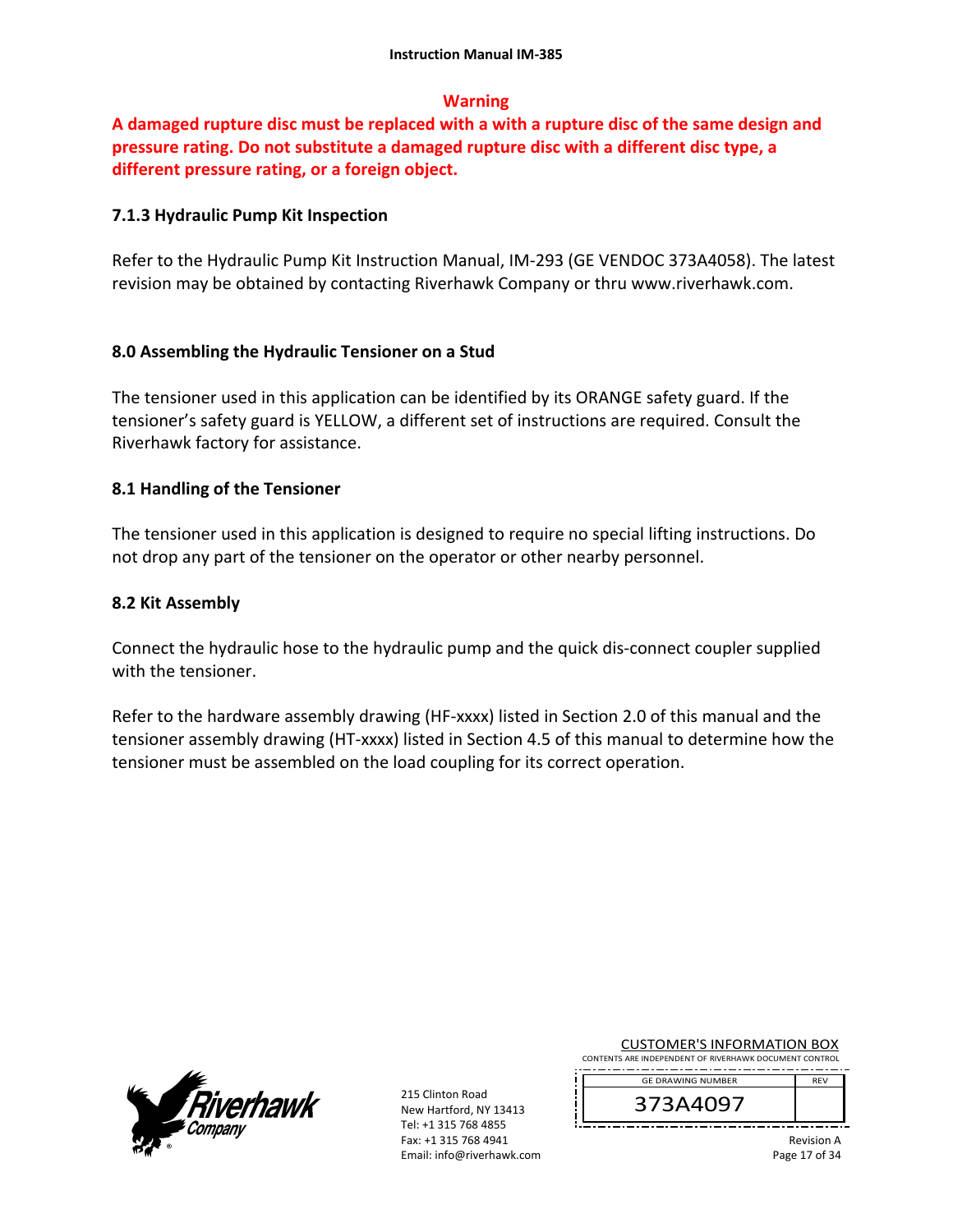#### **Instruction Manual IM‐385**



**Picture 8A** – Features to the Hydraulic Tensioner HT‐7210



215 Clinton Road New Hartford, NY 13413 Tel: +1 315 768 4855 Fax: +1 315 768 4941 Email: info@riverhawk.com CUSTOMER'S INFORMATION BOX

CONTENTS ARE INDEPENDENT OF RIVERHAWK DOCUMENT CONTROL . . . . . . . . . . GE DRAWING NUMBER REV

373A4097

Revision A Page 18 of 34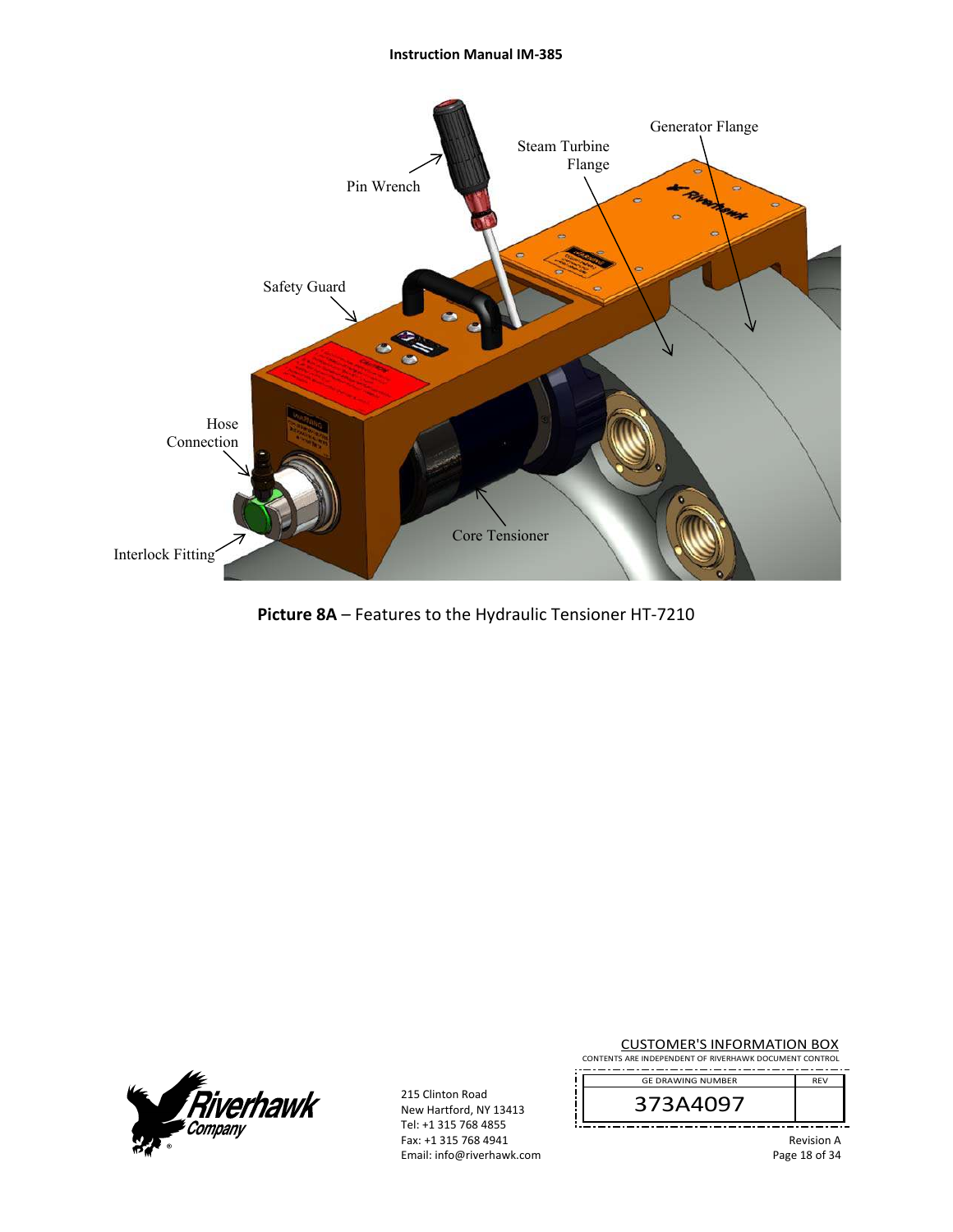#### **Instruction Manual IM‐385**



**Picture 8B** – Cross‐section View of Hydraulic Tensioner HT‐7210

**Note: Before threading the puller screw into the stud, carefully check the cleanliness of both the stud's and the puller screw's conical threads. Apply a light coat of clean turbine oil or a spray lubricant to the puller screw. Do not use "Never Seize" on the conical threads. This procedure will ease assembly and assure positive mating of the threads before tightening.** 

Assembly sequence is as follows:

- 1. Open the hydraulic return valve on the pump to allow hydraulic fluid to be pushed back from the puller tool into the pump reservoir. (This is automatic on the air‐operated hydraulic pump)
- 2. Place the spanner ring on the nut on the steam turbine side of the flange.
- 3. Insert the puller screw into the tapered thread of the stud and hand tighten. **Be sure not to cross‐thread the puller screw.** Some cases may require the use of the GT‐6516 puller screw shim kit to ease removal of puller screw after tensioning. Follow instruction manual IM‐336 (GE VENDOCS 373A4074) for use of puller screw shim kit.
- 4. Using an Allen wrench, tighten the puller screw and then back off the puller screw 1/2 a turn.
- 5. Hand tighten the puller screw by hand until it is fully inserted. **DO NOT BACK OFF THE PULLER SCREW.**



215 Clinton Road New Hartford, NY 13413 Tel: +1 315 768 4855 Fax: +1 315 768 4941 Email: info@riverhawk.com

| CUSTUIVIER 3 INFORMATION BOA                           |            |  |
|--------------------------------------------------------|------------|--|
| CONTENTS ARE INDEPENDENT OF RIVERHAWK DOCUMENT CONTROL |            |  |
|                                                        |            |  |
| <b>GE DRAWING NUMBER</b>                               | <b>RFV</b> |  |
| 373A4097                                               |            |  |

CUCTOMER'S INFORMATION BOY

Revision A Page 19 of 34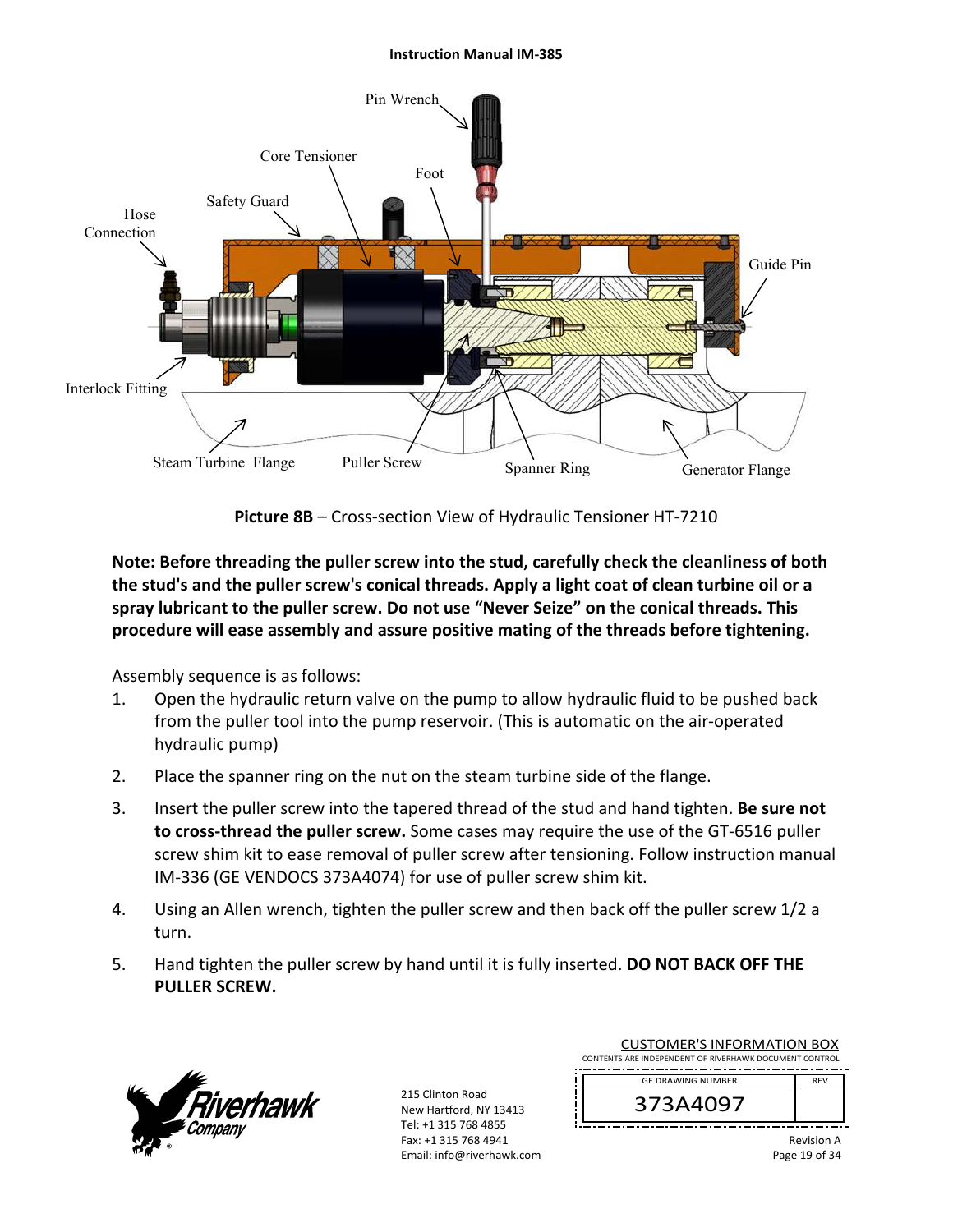- 6. Place the foot over the puller screw and orientate it into position. The foot must not contact the blend radius between the flange and shaft.
- 7. Thread the core tensioner onto the puller screw until it lightly stops. Please note that the internal stop inside the core tensioner will cause a gap in between the foot and core tensioner. The gap should be 1/16"[1.6mm] to 3/16"[4.8mm]. **DO NOT ATTEMPT TO TIGHTEN THE TENSIONER AGAINST THE FOOT.**
- 8. Place the guard over the core tensioner and position the guide pin into the hole in the backside of the stud.
- 9. Tighten the knurled interlock fitting by hand until it firmly presses against the core tensioner. There should be no gap between the core tensioner and the interlock fitting.
- 10. Activate the custom connector from the rear of guard by pushing on the center with your thumb and pulling the tabs with your fore finger and middle finger. Push the assembly forward until it locks into the core tensioner. Release fingers from the tabs and then remove thumb. Ensure the connection is firmly engaged or else the tensioner will not be connected to the pump.



**Picture 8C** ‐ Activation of the safety interlock

11. Connect the hydraulic pump from the hydraulic pump to the interlock fitting. The tensioner should now be completely assembled and ready for use.



| <b>CUSTOMER'S INFORMATION BOX</b><br>CONTENTS ARE INDEPENDENT OF RIVERHAWK DOCUMENT CONTROL |            |
|---------------------------------------------------------------------------------------------|------------|
| <b>GE DRAWING NUMBER</b>                                                                    | <b>RFV</b> |
| 373A4097                                                                                    |            |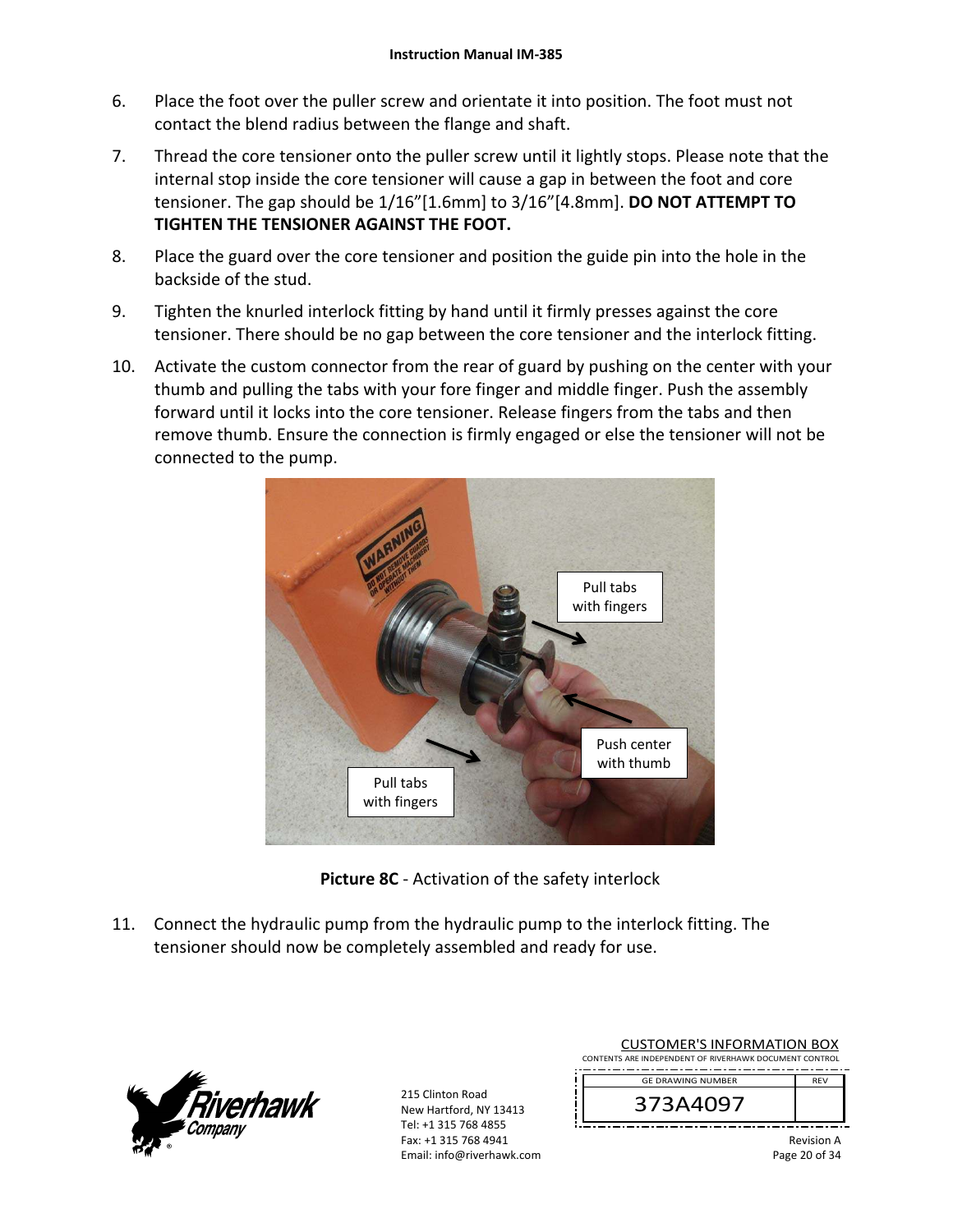#### **8.3 Bleeding Hydraulic System**

Bleeding of the hydraulic system is not necessary with this tensioner design.

#### **9.0 Stud Tensioning**

The studs will be tensioned in two steps, at 50% pressure and at final pressure. Follow the tensioning sequence for each flange joint as defined on the record sheets found at the end of this manual.

#### **9.1 Tensioning at 50% pressure**

After the tensioner is properly installed apply hydraulic pressure to the tool. Bring the pressure to the 50% level in accordance with the following table.

### **WARNING**

**The safety interlock guard must be in place at all times. Keep hands out of designated areas at all times when the tensioner is pressurized otherwise personal injury can occur.** 

### **CAUTION**

**Before threading the puller screw into the stud, carefully check the cleanliness of both the stud's and the puller screw's conical threads. Apply a light coat of clean turbine oil or a spray lubricant to the puller screw. This procedure will ease assembly and assure positive mating of the threads before tightening. Do not use "Never Seize" on the conical threads.** 

## **CAUTION**

**Do not exceed the maximum pressure marked on the tensioner. Excessive pressure can damage the stud and puller screw.** 

#### **CAUTION**

**Do not tighten the nut while the tool is coming up to pressure; wait until pressure is achieved before attempting to tighten the nut with the spanner ring. If the tool is not properly installed, the tool could jump off the stud while coming up to pressure.** 

| <b>Flange Position</b> | <b>Stud Size</b> | 50% Pressure | 50% Stretch    |
|------------------------|------------------|--------------|----------------|
| Steam Turbine to       | $2 - 3/4"$       | 8,000 psi    | Do not measure |
| Generator              | $[71$ mm         | [550 bar]    | Do not use     |



215 Clinton Road New Hartford, NY 13413 Tel: +1 315 768 4855 Fax: +1 315 768 4941 Email: info@riverhawk.com

| <b>CUSTOMER'S INFORMATION BOX</b>                      |            |
|--------------------------------------------------------|------------|
| CONTENTS ARE INDEPENDENT OF RIVERHAWK DOCUMENT CONTROL |            |
| <b>GE DRAWING NUMBER</b>                               | <b>RFV</b> |
|                                                        |            |

373A4097

Revision A Page 21 of 34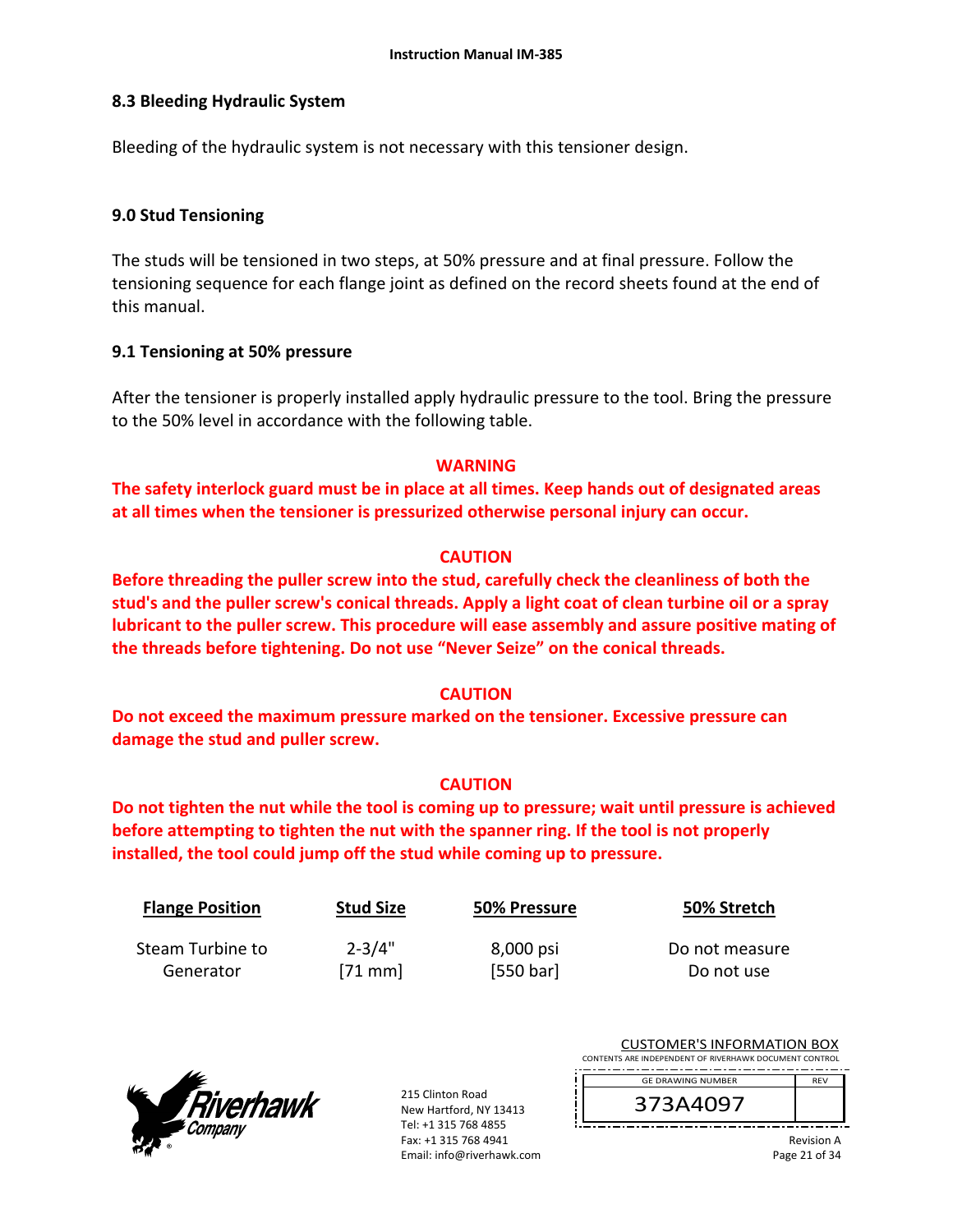## **9.2 Removing the Tensioner from an Installed Stud**

The tensioner removal is accomplished by the follows steps:

- 1. Release the hydraulic pressure by either releasing the hand switch on the AP‐0532 Pump Kit or by opening the valve on the Manual Pump Kit and leave the valve open.
- 2. Unscrew the knurled interlock fitting at the end of the guard and remove the guard from the tensioner.
- 3. Unscrew the tensioner from puller screw.
- 4. Remove the foot from the puller screw.
- 5. Unscrew the puller screw using an Allen wrench. Tapping the Allen wrench with a hammer or the use of a 3-4' breaker bar may be necessary to loosen the puller screw. Do not use an impact wrench as this can damage the puller screw. (see note below)
- 6. Remove the spanner ring from the nut.
- 7. Move the tool to the next bolt hole following the tensioning pattern from the stretched record sheets at the end of this manual.

**Note**: If unable to remove puller screw from tensioned stud, reassemble tensioner onto stud and remove tension from stud returning it to its original unloaded state. Follow instruction manual IM‐336 (GE VENDOCS 373A4074) for procedure to tension studs using GT‐6516 puller screw release tape. The latest revision may be obtained by contacting Riverhawk Company or thru www.riverhawk.com.

#### **9.3 Tensioning at Final Pressure**

Repeat the pulling and tightening procedure stated above at full pressure. After all of the studs have been tensioned, measure the final stud length. The final pressure and required stretch values are listed in the following table.

#### **WARNING**

**The safety interlock guard must be in place at all times. Keep hands out of designated areas at all times when the tensioner is pressurized otherwise personal injury can occur.** 

#### **CAUTION**

**Before threading the puller screw into the stud, carefully check the cleanliness of both the stud's and the puller screw's conical threads. Apply a light coat of clean turbine oil or a spray lubricant to the puller screw. This procedure will ease assembly and assure positive mating of the threads before tightening. Do not use "Never Seize" on the conical threads.** 



215 Clinton Road New Hartford, NY 13413 Tel: +1 315 768 4855 Fax: +1 315 768 4941 Email: info@riverhawk.com

| <b>CUSTOMER'S INFORMATION BOX</b>                      |  |
|--------------------------------------------------------|--|
| CONTENTS ARE INDEPENDENT OF RIVERHAWK DOCUMENT CONTROL |  |
| <b>GE DRAWING NUMBER</b><br><b>RFV</b>                 |  |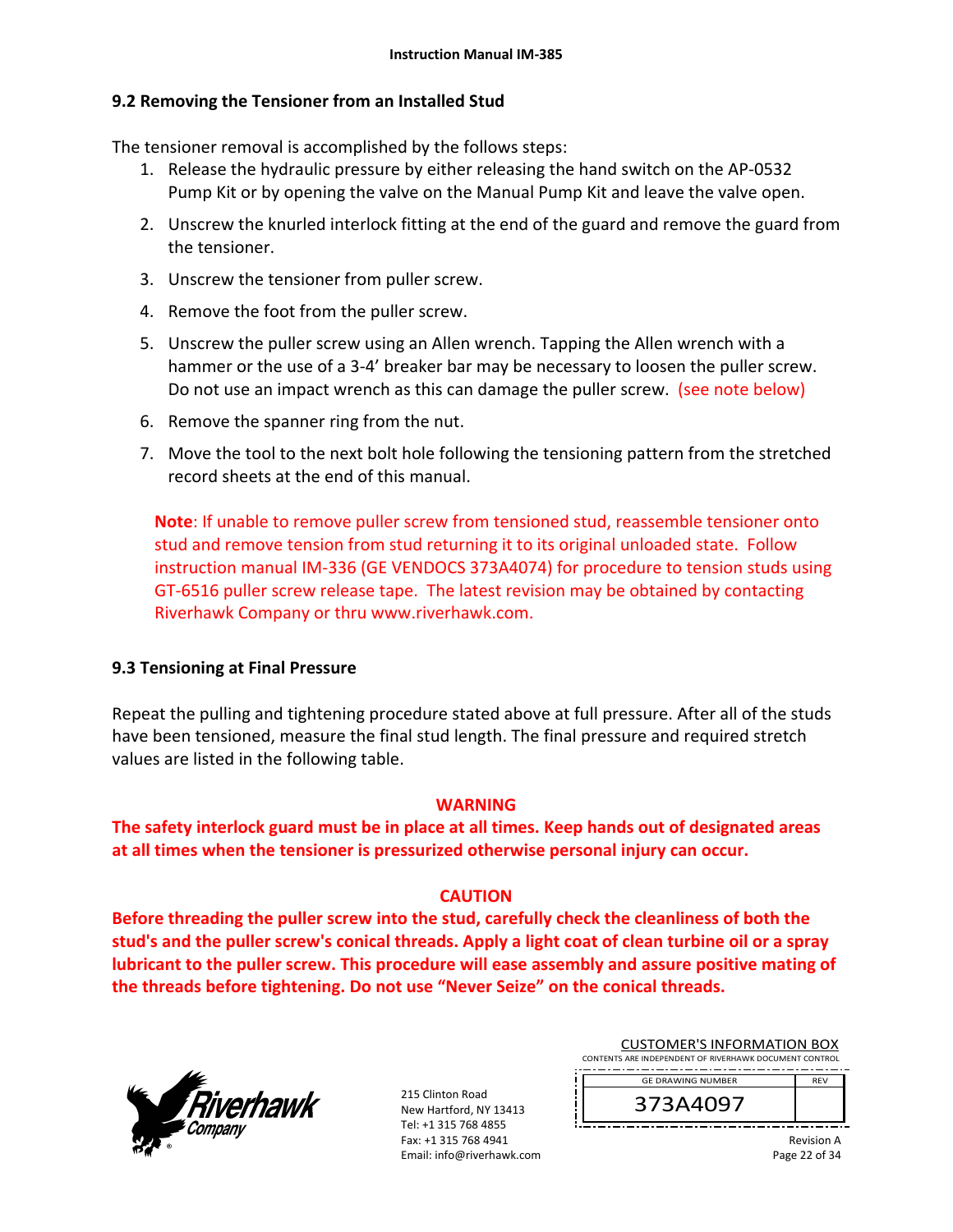## **CAUTION**

**Do not exceed the maximum pressure marked on the tensioner. Excessive pressure can damage the stud and puller screw.** 

### **CAUTION**

**Do not tighten the nut while the tool is coming up to pressure; wait until pressure is achieved before attempting to tighten the nut with the spanner ring. If the tool is not properly installed, the tool could jump off the stud while coming up to pressure.**

| <b>Flange Position</b> | <b>Stud Size</b> | <b>Final Pressure</b> | <b>Final Stretch</b>                  |
|------------------------|------------------|-----------------------|---------------------------------------|
| Steam Turbine to       | $2 - 3/4"$       | 16,500 psi            | $0.011" - 0.013"$                     |
| Generator              | $[71$ mm         | [1140 bar]            | $[0.28 \text{ mm} - 0.33 \text{ mm}]$ |

Firmly tighten the cylindrical nuts with approximately 20 ft∙lbs [27 N∙m] of torque using the pin wrench and spanner ring.

Incorrect stretch values can be corrected by uninstalling some or all of the selected studs. Re‐ measure the initial length of the studs and repeat the installation instructions studs. Excessive stretch variations can also be corrected by the same method.

Have final stretch values approved by the supervisor responsible for the installation.

#### **10.0 Locking the Nut Threads**



**Picture 10A** ‐ Riverhawk Locknut



| <b>CUSTOMER'S INFORMATION BOX</b>                      |            |
|--------------------------------------------------------|------------|
| CONTENTS ARE INDEPENDENT OF RIVERHAWK DOCUMENT CONTROL |            |
| <b>GE DRAWING NUMBER</b>                               | <b>RFV</b> |
|                                                        |            |

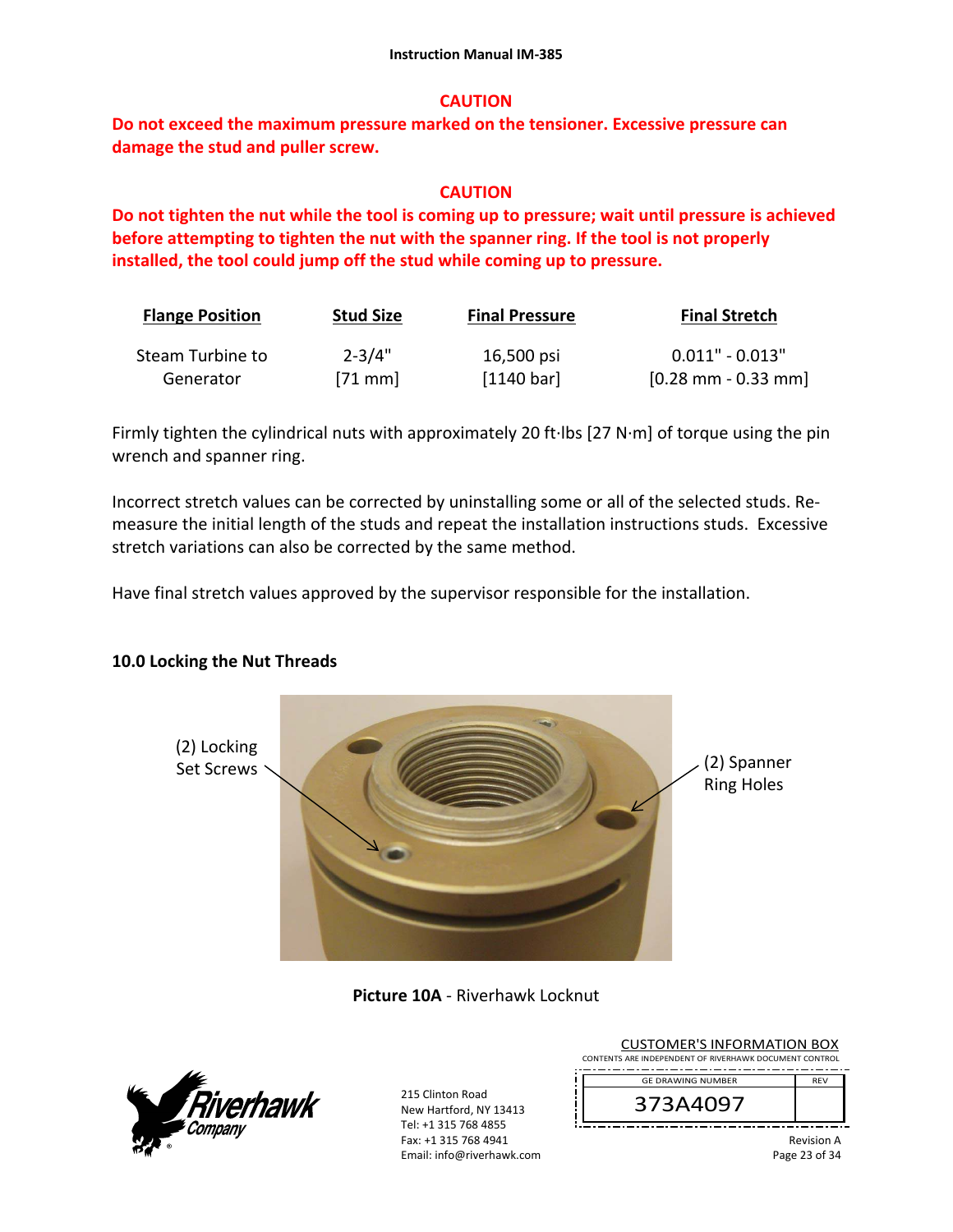Mechanical lock nuts have two set screws located in the top face. Before threading the nut onto the stud check to be certain the set screws are free to turn. Once the stud is tensioned, torque the set screws to the values specified in the following table. When seated and torqued to the values specified the load created by the set screw displaces the thread of the nut in the area of the web creating the desired locking action.

| Stud Size              | <b>Set Screw Size</b> | <b>Torque</b>                                        |
|------------------------|-----------------------|------------------------------------------------------|
| $2 - 3/4"$<br>$[71$ mm | $3/8$ "-24 UN         | $200$ in lbs - 250 in lbs<br>$[22.6 N·m - 28.2 N·m]$ |

#### **11.0 Disassembly and Removal of the Studs and Nuts**

#### **11.1 Handling of the Tensioner**

Proper lifting techniques must be used when handling the heavier parts of the assembly. Do not drop any part of the tensioner on the operator or other nearby personnel.

#### **11.2 Stud and Nut Removal**

#### **WARNING**

**The safety cage must be in place at all times. Keep hands out of designated areas at all times when the tensioner is pressurized otherwise personal injury can occur.** 

#### **CAUTION**

**Before threading the puller screw into the stud, carefully check the cleanliness of both the stud's and the puller screw's conical threads. Apply a light coat of clean turbine oil or a spray lubricant to the puller screw. This procedure will ease assembly and assure positive mating of the threads before tightening. Do not use "Never Seize" on the conical threads.** 

#### **CAUTION**

**Do not exceed the maximum pressure marked on the tensioner. Excessive pressure can damage the stud and puller screw.** 

#### **CAUTION**

**Do not tighten the nut while the tool is coming up to pressure; wait until pressure is achieved before attempting to tighten the nut with the spanner ring. If the tool is not properly installed, the tool could jump off the stud while coming up to pressure.** 



215 Clinton Road New Hartford, NY 13413 Tel: +1 315 768 4855 Fax: +1 315 768 4941 Email: info@riverhawk.com

| <b>CUSTOMER'S INFORMATION BOX</b>                      |            |  |
|--------------------------------------------------------|------------|--|
| CONTENTS ARE INDEPENDENT OF RIVERHAWK DOCUMENT CONTROL |            |  |
| п<br>ı<br><b>GE DRAWING NUMBER</b><br>٠                | <b>REV</b> |  |
|                                                        |            |  |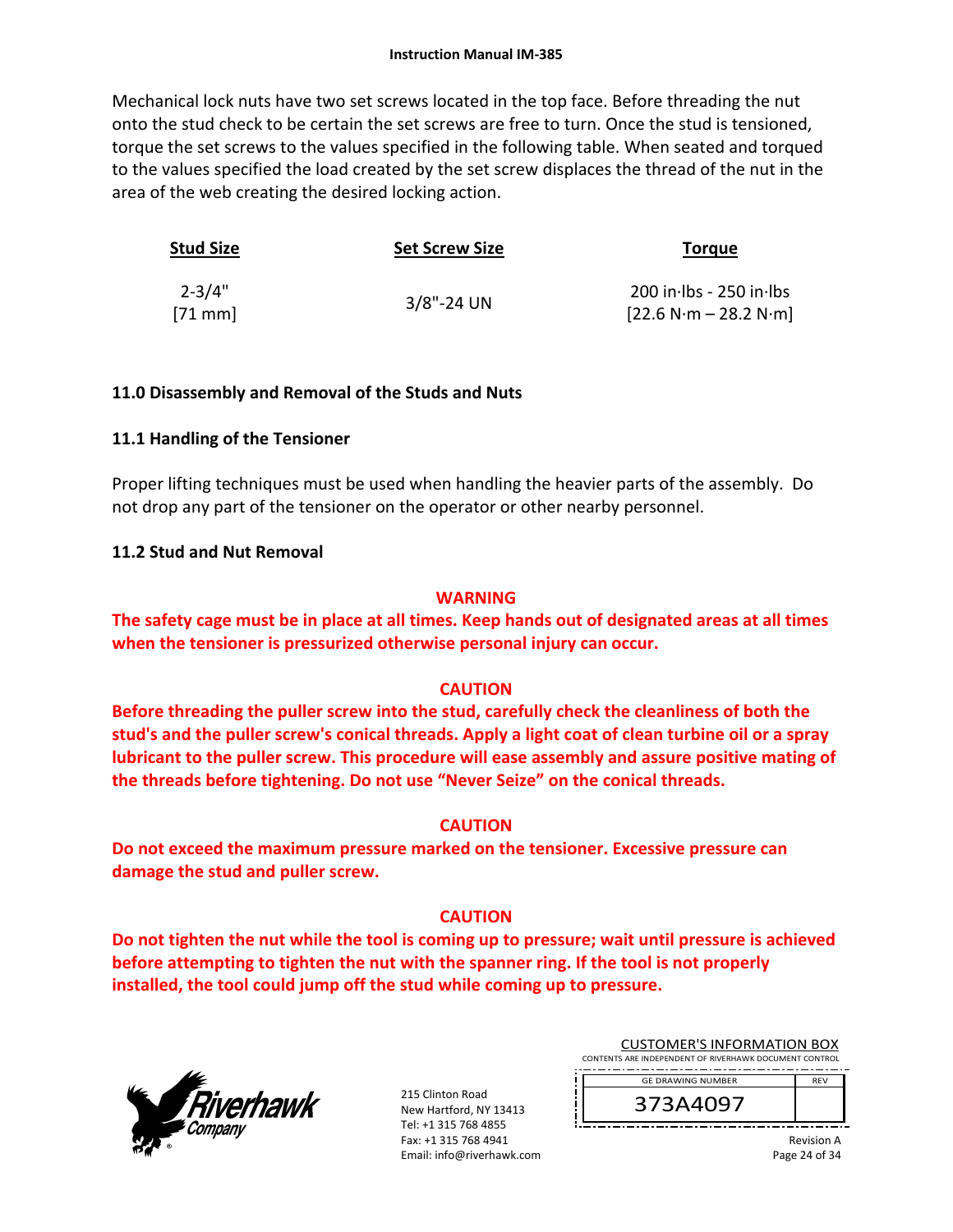Refer to the hardware assembly drawing (HF-xxxx) listed in Section 2.0 of this manual and the tensioner assembly drawing (HT‐xxxx) listed in Section 4.5 of this manual to determine how the tensioner must be assembled on the load coupling for its correct operation.

Section 8.0 contains diagrams of the tensioner equipment.

Disassembly sequence is as follows:

1. Using a wire brush (GT‐4253) and shop air, clean the internal tapered thread of the stud to remove any debris/deposits which may have accumulated during service. Do not continue until ALL debris is removed from the threads. Follow instruction manual IM‐220 (GE VENDOCS 373A4025) for cleaning procedure of the conical threads on Riverhawk studs. The latest revision may be obtained by contacting Riverhawk Company or thru www.riverhawk.com.

# **WARNING**

## **Do not use a hydraulic tensioner to remove a stud with damaged conical threads.**

2. With an Allen-wrench loosen the two locking set screws but do not remove from the nut.





- 3. Place the spanner ring on the nut on the steam turbine side of the flange.
- 4. Insert the puller screw into the tapered thread of the stud and hand tighten. **Be sure not to cross‐thread the puller screw.** (do not use puller screw shim kit during disassembly)
- 5. Using an Allen wrench, tighten the puller screw and then back off the puller screw 1/2 a turn.



| <b>CUSTOMER'S INFORMATION BOX</b>                      |            |  |
|--------------------------------------------------------|------------|--|
| CONTENTS ARE INDEPENDENT OF RIVERHAWK DOCUMENT CONTROL |            |  |
| <b>GE DRAWING NUMBER</b>                               | <b>RFV</b> |  |
| 373A4097                                               |            |  |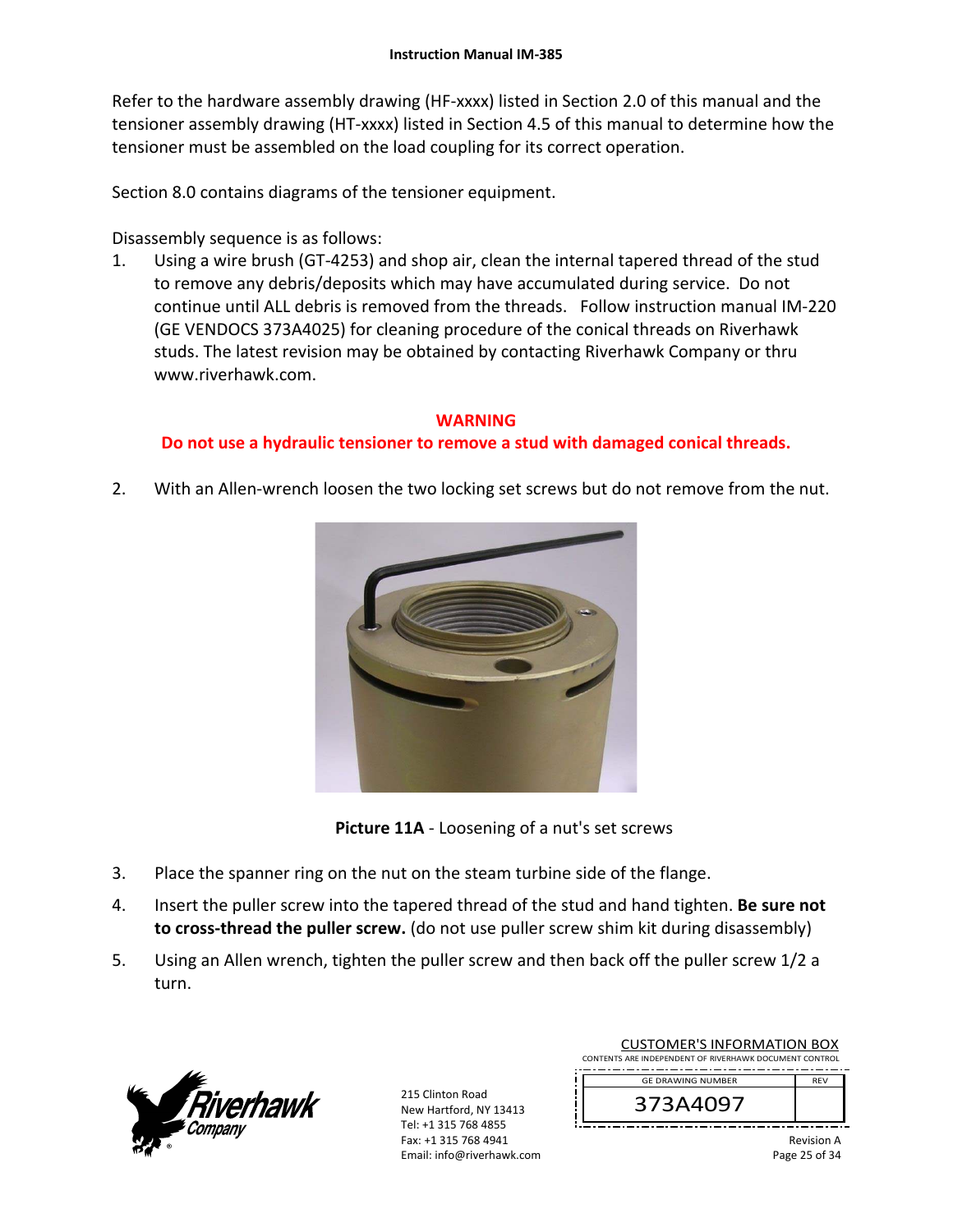- 6. Hand tighten the puller screw by hand until it is fully inserted. **DO NOT BACK OFF THE PULLER SCREW.**
- 7. Place the foot over the puller screw and orientate it into position
- 8. Thread the core tensioner onto the puller screw until it stops. Please note that the internal stop inside the core tensioner will cause a gap in between the foot and core tensioner. The gap should be 1/16" [1.6mm] to 3/16"[4.8mm]. **DO NOT ATTEMPT TO TIGHTEN THE TENSIONER AGAINST THE FOOT.**
- 9. Place the guard over the core tensioner and position the guide pin into the hole in the backside of the stud.
- 10. Tighten the knurled interlock fitting by hand until it firmly presses against the core tensioner. There should be no gap between the core tensioner and the interlock fitting.
- 11. Activate the custom connector from the rear of guard by pushing on the center with your thumb and pulling the tabs with your fore finger and middle finger. Push the assembly forward until it locks into the core tensioner. Release fingers from the tabs and then remove thumb. Ensure the connection is firmly engaged or else the core tensioner will not be connected to the pump.





- 12. Connect the hydraulic pump from the hydraulic pump to the interlock fitting. The tensioner should now be completely assembled and ready for use.
- 12. Open the hydraulic return valve on the pump to allow hydraulic fluid to be pushed back from the puller tool into the pump reservoir. (This is automatic on the air‐operated hydraulic pump)



| <b>CUSTOMER'S INFORMATION BOX</b>                      |                                      |  |
|--------------------------------------------------------|--------------------------------------|--|
| CONTENTS ARE INDEPENDENT OF RIVERHAWK DOCUMENT CONTROL |                                      |  |
|                                                        | <b>RFV</b>                           |  |
|                                                        |                                      |  |
|                                                        |                                      |  |
|                                                        |                                      |  |
|                                                        | <b>GE DRAWING NUMBER</b><br>373A4097 |  |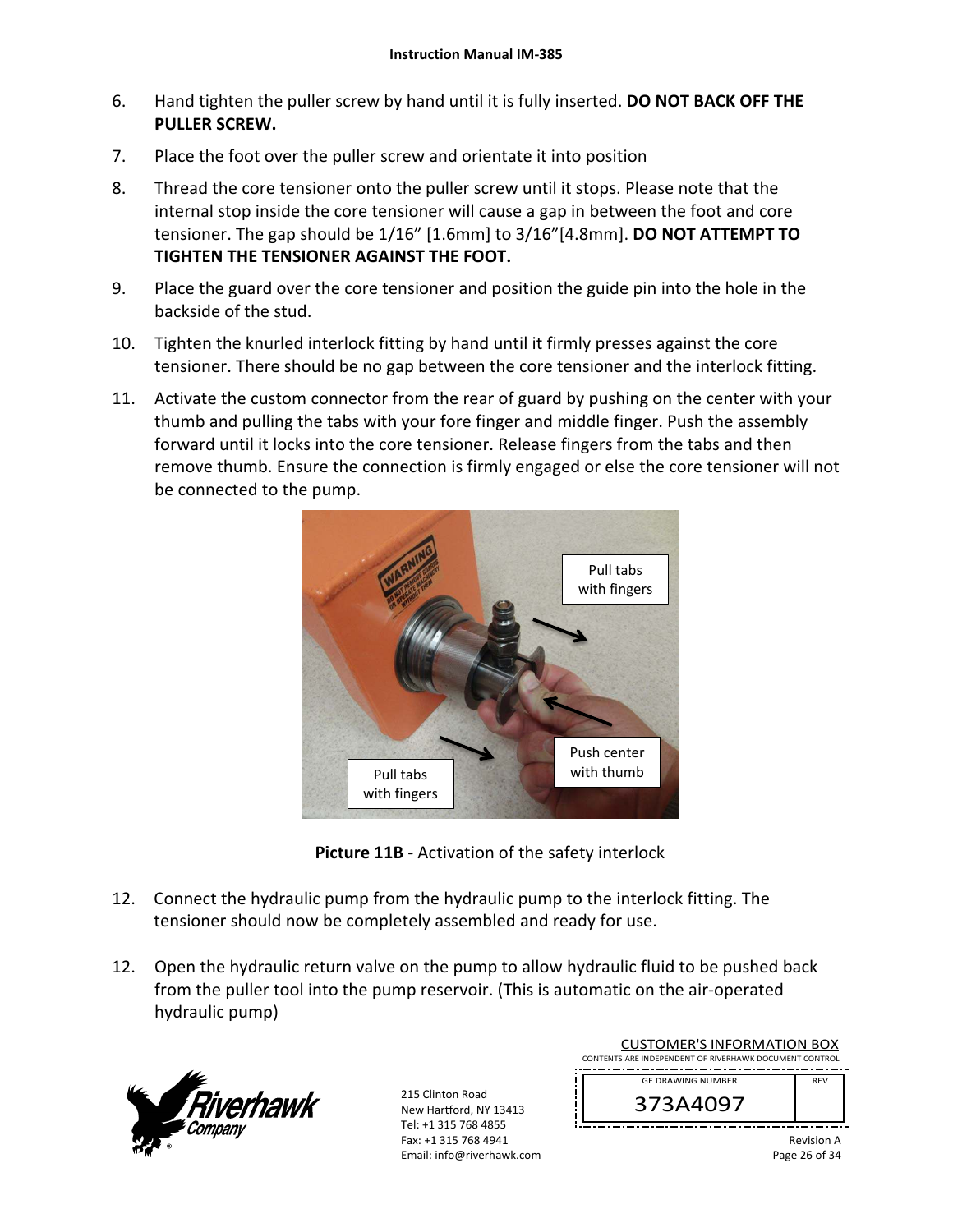13. Apply the appropriate hydraulic pressure per this table.

| <b>Flange Position</b>     | <b>Stud Size</b> | <b>Final Pressure</b> |
|----------------------------|------------------|-----------------------|
| Steam Turbine to Generator | $2 - 3/4"$       | 16,500 psi            |
|                            | $[71$ mm         | [1140 bar]            |

- 14. Turn the spanner ring with the pin wrench. Loosen and turn the nut approximately 3/4 of a turn.
- 15. Release the hydraulic pressure.

#### **11.3 Removing the Tensioner from a Stud**

The tensioner removal is accomplished by the follows steps:

- 1. Release the hydraulic pressure by either releasing the hand switch on the AP‐0532 Pump Kit or by opening the valve on the Manual Pump Kit and leave the valve open.
- 2. Unscrew the knurled interlock fitting at the end of the guard and remove the guard from the tensioner.
- 3. Unscrew the tensioner from puller screw.
- 4. Remove the foot from the puller screw.
- 5. Unscrew the puller screw using an Allen wrench. Tapping the Allen wrench with a hammer or the use of a 3‐4' breaker bar may be necessary to loosen the puller screw. Do not use an impact wrench as this can damage the puller screw.
- 6. Remove the spanner ring from the nut.
- 7. Move the tool to the next bolt hole following the removal pattern.

#### **12.0 Storage Instructions**

Follow these directions to properly store your hydraulic tensioner and hydraulic pump kit for long term storage and shipment.

If any damage is observed, contact the Riverhawk Company to schedule a maintenance inspection.



215 Clinton Road New Hartford, NY 13413 Tel: +1 315 768 4855 Fax: +1 315 768 4941 Email: info@riverhawk.com

| <b>CUSTOMER'S INFORMATION BOX</b>                      |            |  |
|--------------------------------------------------------|------------|--|
| CONTENTS ARE INDEPENDENT OF RIVERHAWK DOCUMENT CONTROL |            |  |
| <b>GE DRAWING NUMBER</b>                               | <b>RFV</b> |  |
|                                                        |            |  |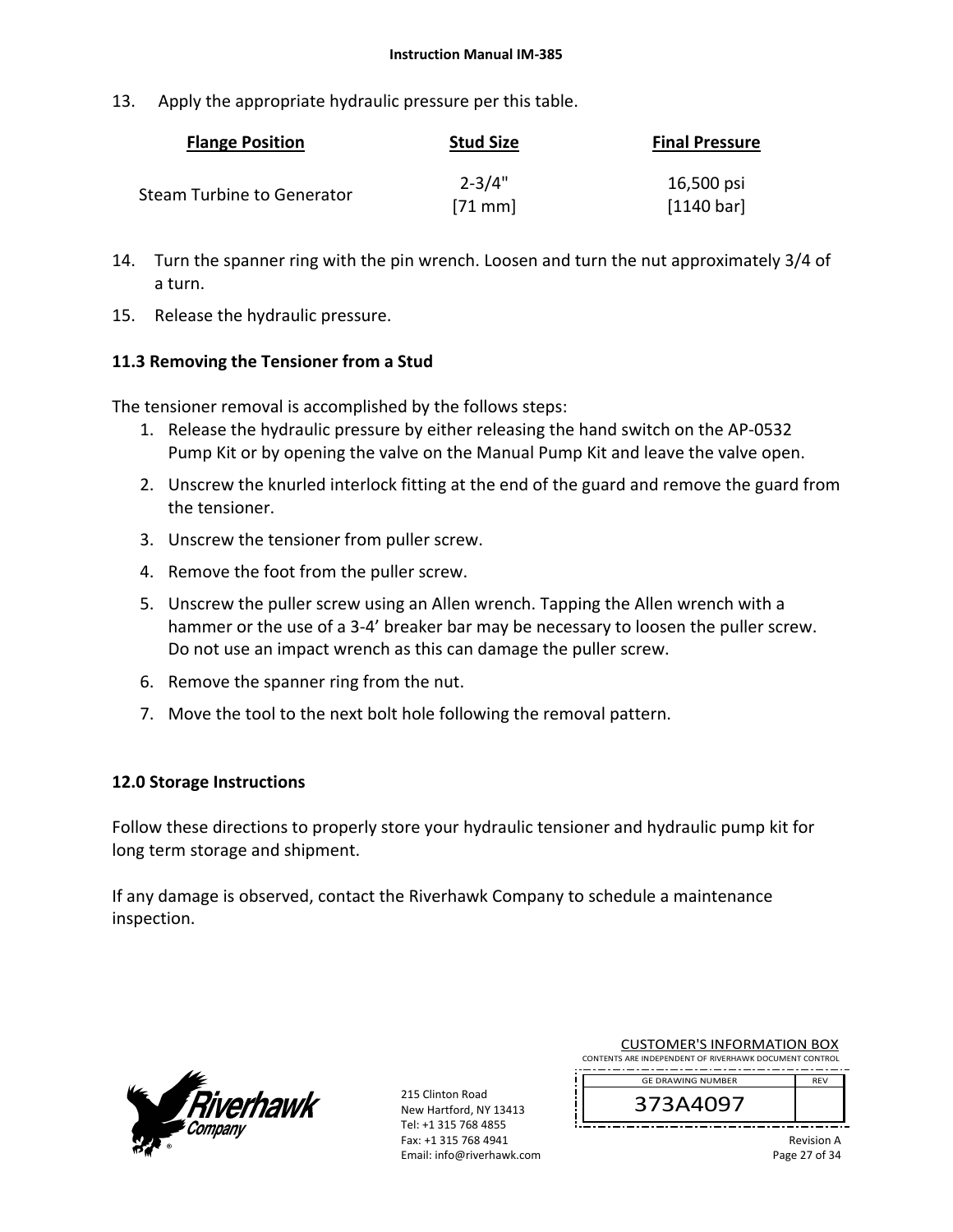#### **12.1 Hydraulic Pump Kit Storage**

Refer to the Hydraulic Pump Kit Instruction Manual, IM‐293 (GE VENDOC 373A4058). The latest revision may be obtained by contacting Riverhawk Company or thru www.riverhawk.com.

#### **12.2 Hydraulic Tensioner Storage**

Check the tensioner for any damage

- 1. Clean puller screw and check for any debris and dents.
- 2. Knurled interlock fitting should be clean and free to rotate.
- 3. Inspect the tensioner guard for any signs of damage. Bent guards must be replaced.

If any damage is observed, contact the Riverhawk Company to schedule a maintenance inspection.

Place the protective plastic cap on the guard's knurled interlock fitting.

Coat the hydraulic tensioner with a light coat of oil and place the tensioner into the original shipping container.

### **12.3 Store shipping container**

Secure the hydraulic pump and hydraulic tensioner into the original shipping containers using the supplied wood braces.

Seal the original shipping container and store under shelter and protected from moisture, sand, and grit.

## **13.0 Frequently Asked Questions**

This section contains some frequently asked questions and problems. If the steps listed here do not solve your problem, contact the Riverhawk Company thru our website, email, or phone call.

- **Q:**  Can I rent a hydraulic tensioner kit?
- **A:**  Yes, Riverhawk has rental tensioner kits available for most of our hydraulic tensioners.



215 Clinton Road New Hartford, NY 13413 Tel: +1 315 768 4855 Fax: +1 315 768 4941 Email: info@riverhawk.com

| 373A4097                                               |            |
|--------------------------------------------------------|------------|
| <b>GE DRAWING NUMBER</b>                               | <b>RFV</b> |
| CONTENTS ARE INDEPENDENT OF RIVERHAWK DOCUMENT CONTROL |            |

CUSTOMER'S INFORMATION BOX

Revision A Page 28 of 34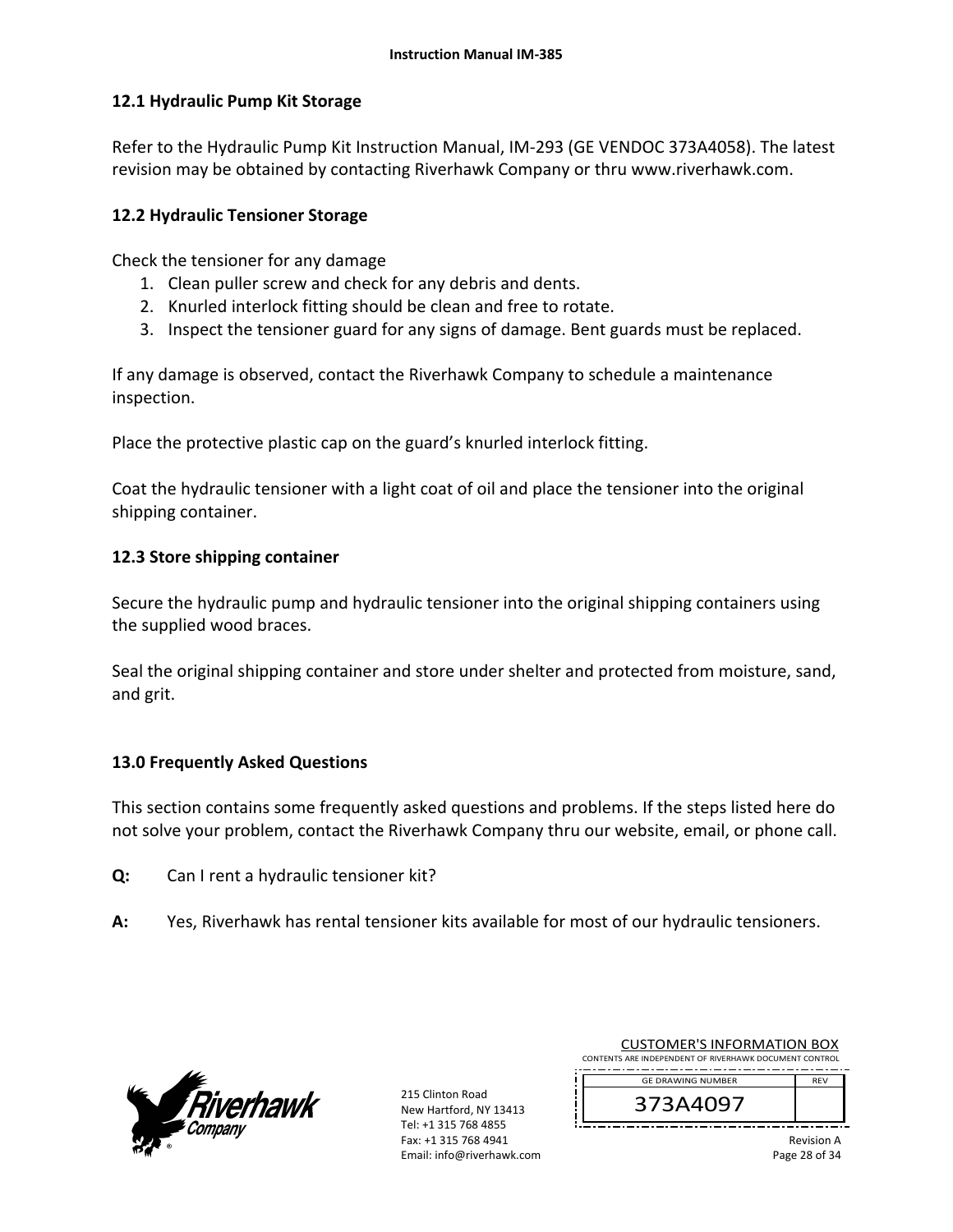- **Q:**  A tensioner has pulled itself out of the stud's conical threads. Can I continue using a tensioner on this stud?
- **A:**  No. Both the tensioner and the stud may have been damaged and must be removed from the work area. If the stud is tensioned, a Nut Buster repair kit, from Riverhawk, must be used to remove the damaged stud by drilling out the nut. Leaving a damaged stud in place will lead to a safety hazard on future outages.

Riverhawk can supply a replacement stud and nut based on the initial weight certification supplied with the hardware set (see section 4.2). The damaged tensioner should also be returned to Riverhawk for inspection and repair.

If a stud must be left in place, paint the damaged stud with a generous amount of indelible, bright‐colored paint. Notify the appropriate GE Safety and Service personnel. Note the location of the damaged stud in the services notes for the machine.

- **Q:**  The hydraulic tensioner has been taken up to its final pressure. The final stretch length is short of the final stretch target. What is the next step?
- **A:**  Do not increase the hydraulic pressure. Check if the hydraulic pump is set to the right pressure. Install the tensioner and re‐pressurize the tensioner to the final pressure then recheck the stretch measurement. If the stretch value is still short, remove the stud from the hole and re-measure the stud's initial length then try to install the stud again.
- **Q:**  The hydraulic tensioner has been taken up to its final pressure. The final stretch length is larger than the final stretch target. What is the next step?
- **A:**  Remove the stud from the bolt hole. Check if the hydraulic pump is set to the right pressure. Re‐measure the stud's initial length then try to install the stud again.
- **Q:**  The tensioner is at its final pressure, but the nut cannot be loosened.
- **A:**  If the nuts cannot be loosened at the final pressure, continually increasing the pressure up to tensioner maximum will not help and can be dangerous and in some cases make it harder to remove the nut. Check the nut to see if its set screws have been loosened. Check for and remove any corrosion around the nut's threads.



215 Clinton Road New Hartford, NY 13413 Tel: +1 315 768 4855 Fax: +1 315 768 4941 Email: info@riverhawk.com

| COSTOIVIER 3 INFORMATION BOA<br>CONTENTS ARE INDEPENDENT OF RIVERHAWK DOCUMENT CONTROL |            |
|----------------------------------------------------------------------------------------|------------|
| <b>GE DRAWING NUMBER</b>                                                               | <b>RFV</b> |
|                                                                                        |            |

CUSTOMER'S INFORMATION BOY

Revision A Page 29 of 34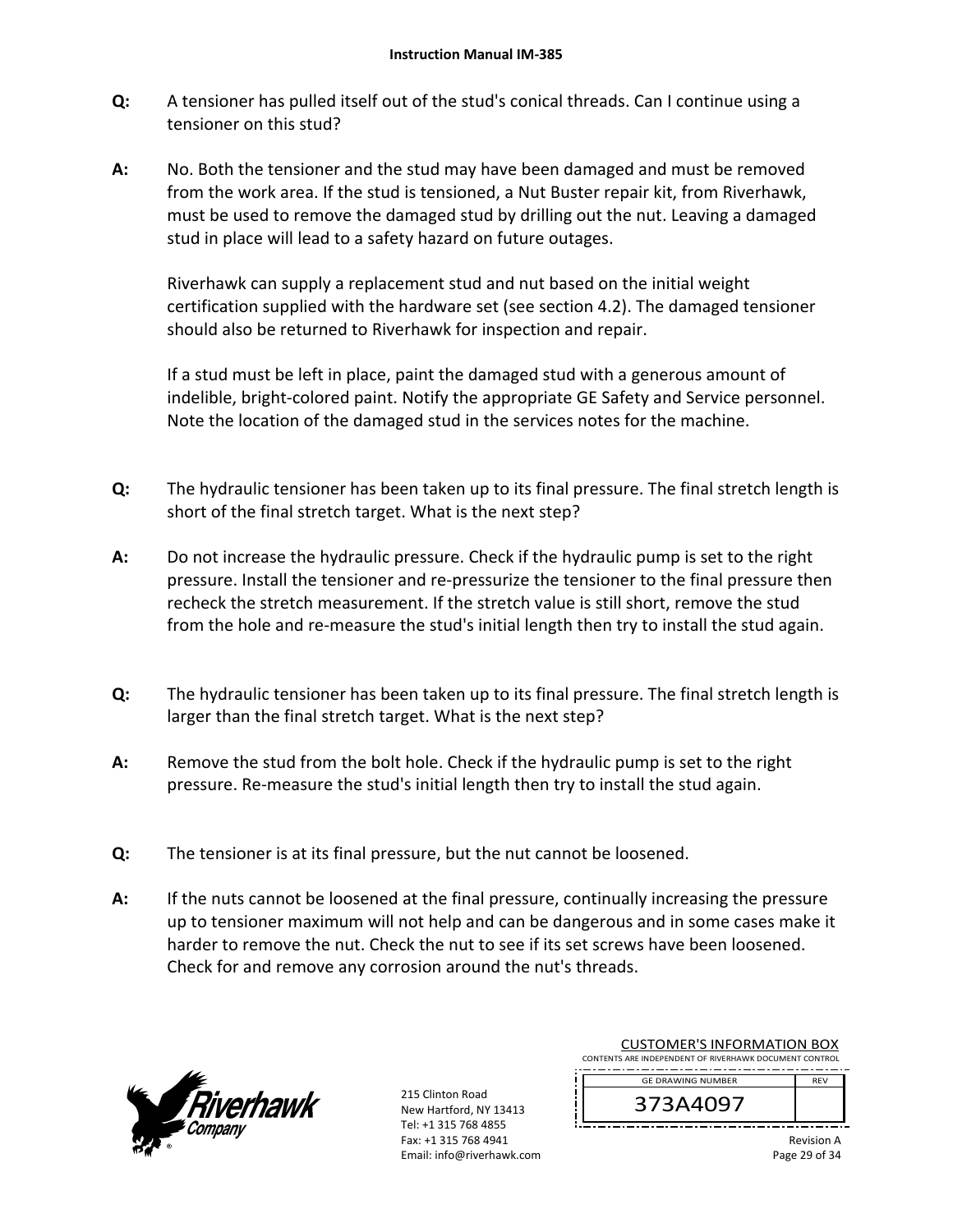- **Q:**  How do I clean the conical threads on a stud?
- **A:**  The conical threads are best cleaned using a spiral wound brass brush in a drill as described in section 5.2.2
- **Q:**  During the initial steps of removing a tensioned stud, the stick‐out length is found to be wrong.
- **A:**  Do not proceed. Contact Riverhawk for assistance. With the wrong stick‐out length, the hydraulic tensioner has a limited stroke and may not work properly and can be damaged.
- **Q:**  The hydraulic pump appears to be leaking.
- **A:**  Check the hose connection to the hydraulic pump. If the 1/4" high pressure fitting is not assembled correctly as shown in section 7.2, it may look like the pump is leaking. If the problem continues, it may be necessary to open the pump kit. Contact Riverhawk for guidance.
- **Q:**  The hydraulic hose has a collar on it that can't be moved by hand
- **A:**  The hydraulic fitting is shown in section 7.2. The collar is sometimes held in place with a thread locking compound. This prevents the collar from moving too easily. It may be necessary to adjust this collar with a set of vise-grip pliers. Be careful to not strip the threads off the tube or hose end.

#### **14.0 Revision History**

| Revision<br>Letter | <b>Effective Date</b> | Description                                                                          |
|--------------------|-----------------------|--------------------------------------------------------------------------------------|
| A                  | Apr 4, 2022           | Updated EC Declaration of Conformity; Added UKCA<br><b>Declaration of Conformity</b> |
|                    | Feb 12, 2016          | Released                                                                             |



215 Clinton Road New Hartford, NY 13413 Tel: +1 315 768 4855 Fax: +1 315 768 4941 Email: info@riverhawk.com

| <b>CUSTOMER'S INFORMATION BOX</b><br>CONTENTS ARE INDEPENDENT OF RIVERHAWK DOCUMENT CONTROL |            |  |
|---------------------------------------------------------------------------------------------|------------|--|
| <b>GE DRAWING NUMBER</b>                                                                    | <b>RFV</b> |  |
| 373A4097                                                                                    |            |  |

Revision A Page 30 of 34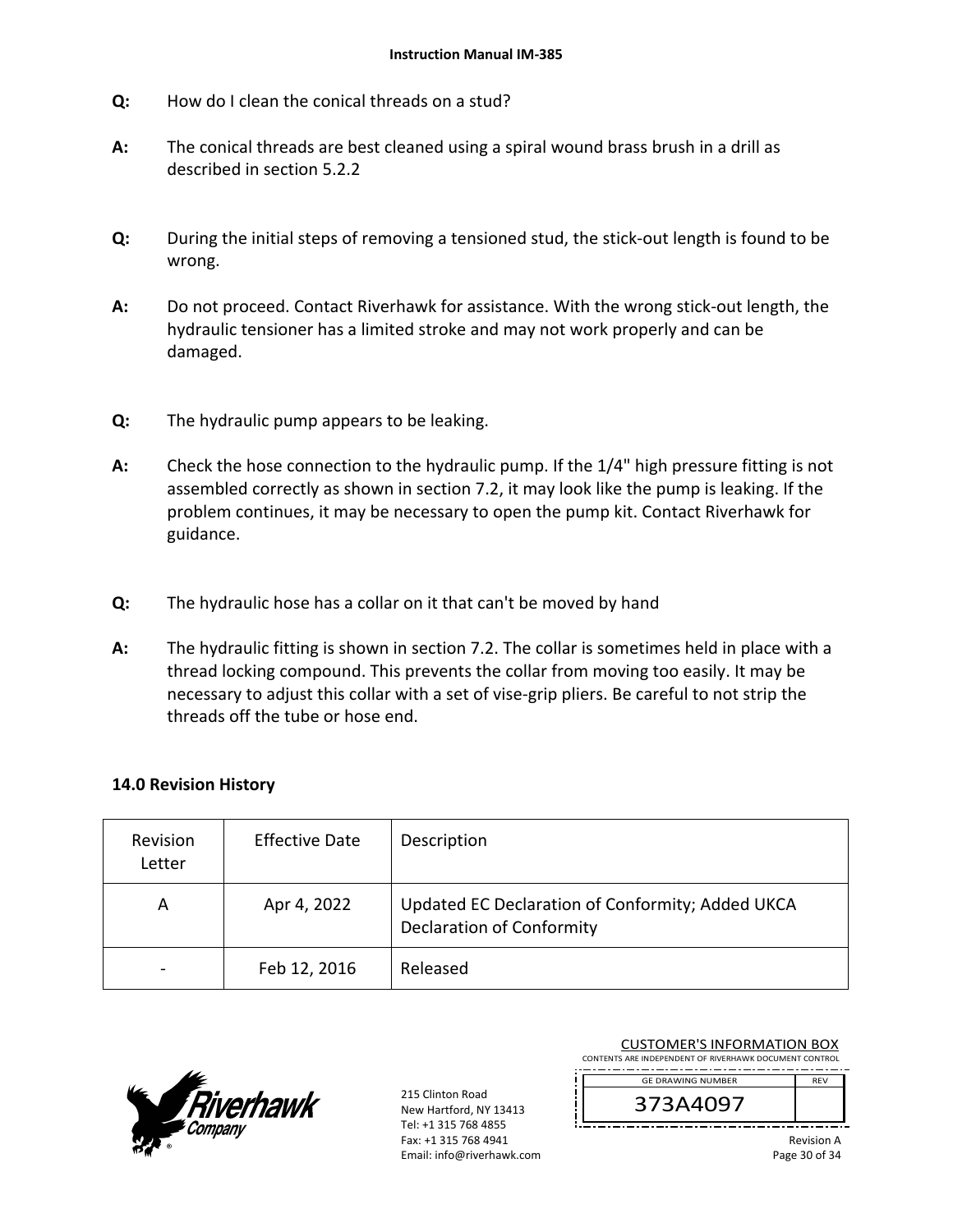#### **Appendix A1**

# **EC Declaration of Conformity**

| Manufacturer: | Riverhawk Company           |
|---------------|-----------------------------|
| Address:      | 215 Clinton Road            |
|               | New Hartford, NY 13413, USA |

The hydraulic pump and bolt tensioning tool described in this manual are used for installing and applying tension to large bolts that are specifically designed by Riverhawk Company to be tensioned hydraulically.

All applicable sections of European Directive 2006/42/EC for machinery have been applied and fulfilled in the design and manufacture of the hydraulic pump and bolt tensioning tool described in this manual. Reference also ISO 12100:2010, ISO 4413:2010, and ISO 4414:2010.

Furthermore, this equipment has been manufactured under the Riverhawk quality system per EN ISO 9001:2015

Consult the Declaration of Conformance included with the shipment of this equipment that identifies the authorized Riverhawk representative, applicable serial numbers, and appropriate signature.



215 Clinton Road New Hartford, NY 13413 Tel: +1 315 768 4855 Fax: +1 315 768 4941 Email: info@riverhawk.com CUSTOMER'S INFORMATION BOX

CONTENTS ARE INDEPENDENT OF RIVERHAWK DOCUMENT CONTROL . . . . . . . . . . . . . . . . . GE DRAWING NUMBER REV

373A4097

Revision A Page 31 of 34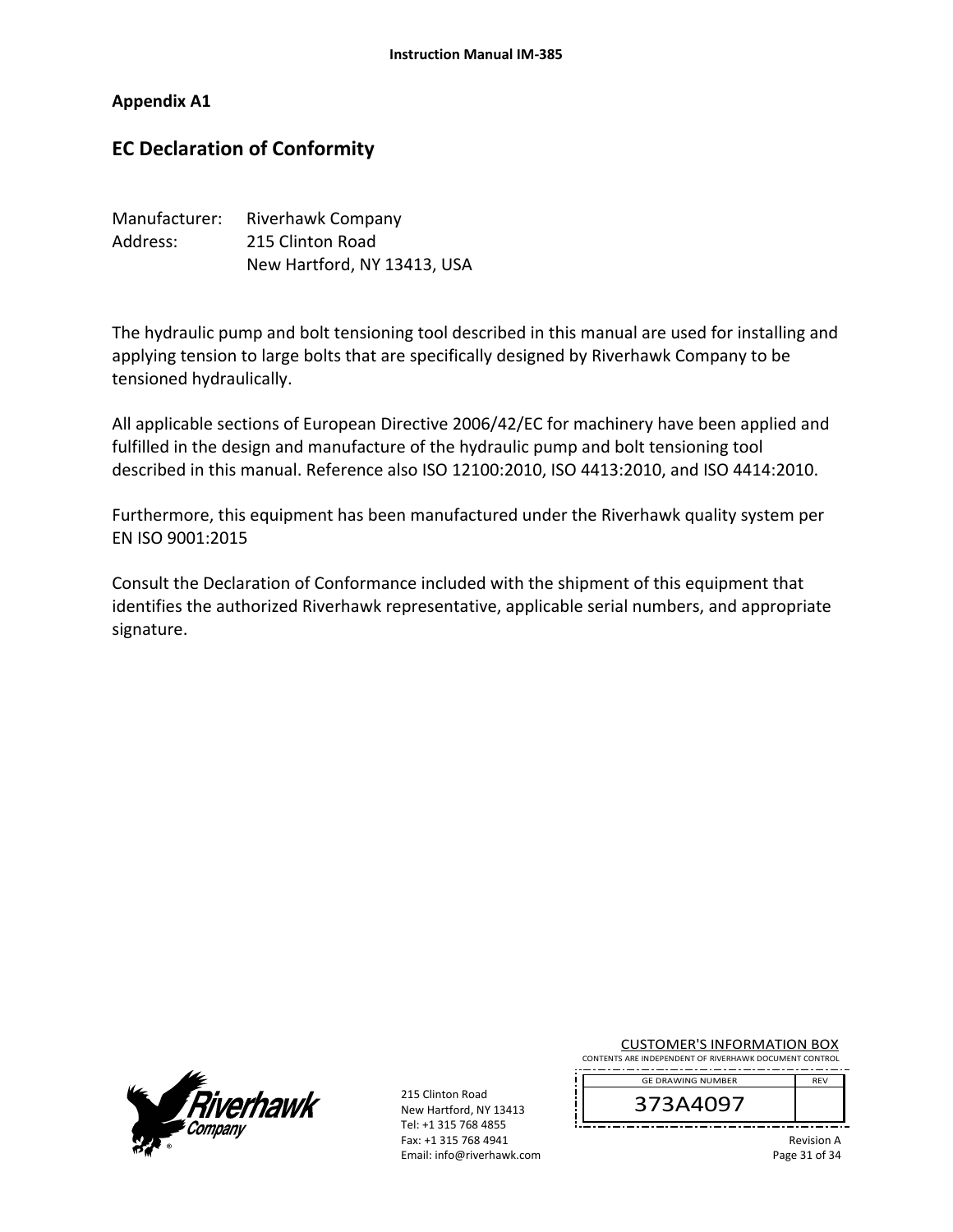#### **Appendix A2**

# **UKCA Declaration of Conformity**

| Manufacturer: | <b>Riverhawk Company</b>    |
|---------------|-----------------------------|
| Address:      | 215 Clinton Road            |
|               | New Hartford, NY 13413, USA |

The hydraulic pump and bolt tensioning tool described in this manual are used for installing and applying tension to large bolts that are specifically designed by Riverhawk Company to be tensioned hydraulically.

All applicable sections of Supply of Machinery (Safety) 2008 have been applied and fulfilled in the design and manufacture of the hydraulic pump and bolt tensioning tool described in this manual. Reference also ISO 12100:2010, ISO 4413:2010, and ISO 4414:2010.

Furthermore, this equipment has been manufactured under the Riverhawk quality system per EN ISO 9001:2015

Consult the Declaration of Conformance included with the shipment of this equipment that identifies the authorized Riverhawk representative, applicable serial numbers, and appropriate signature.



215 Clinton Road New Hartford, NY 13413 Tel: +1 315 768 4855 Fax: +1 315 768 4941 Email: info@riverhawk.com CUSTOMER'S INFORMATION BOX

CONTENTS ARE INDEPENDENT OF RIVERHAWK DOCUMENT CONTROL . . . . . . . . . . . . . . . . . GE DRAWING NUMBER REV

373A4097

Revision A Page 32 of 34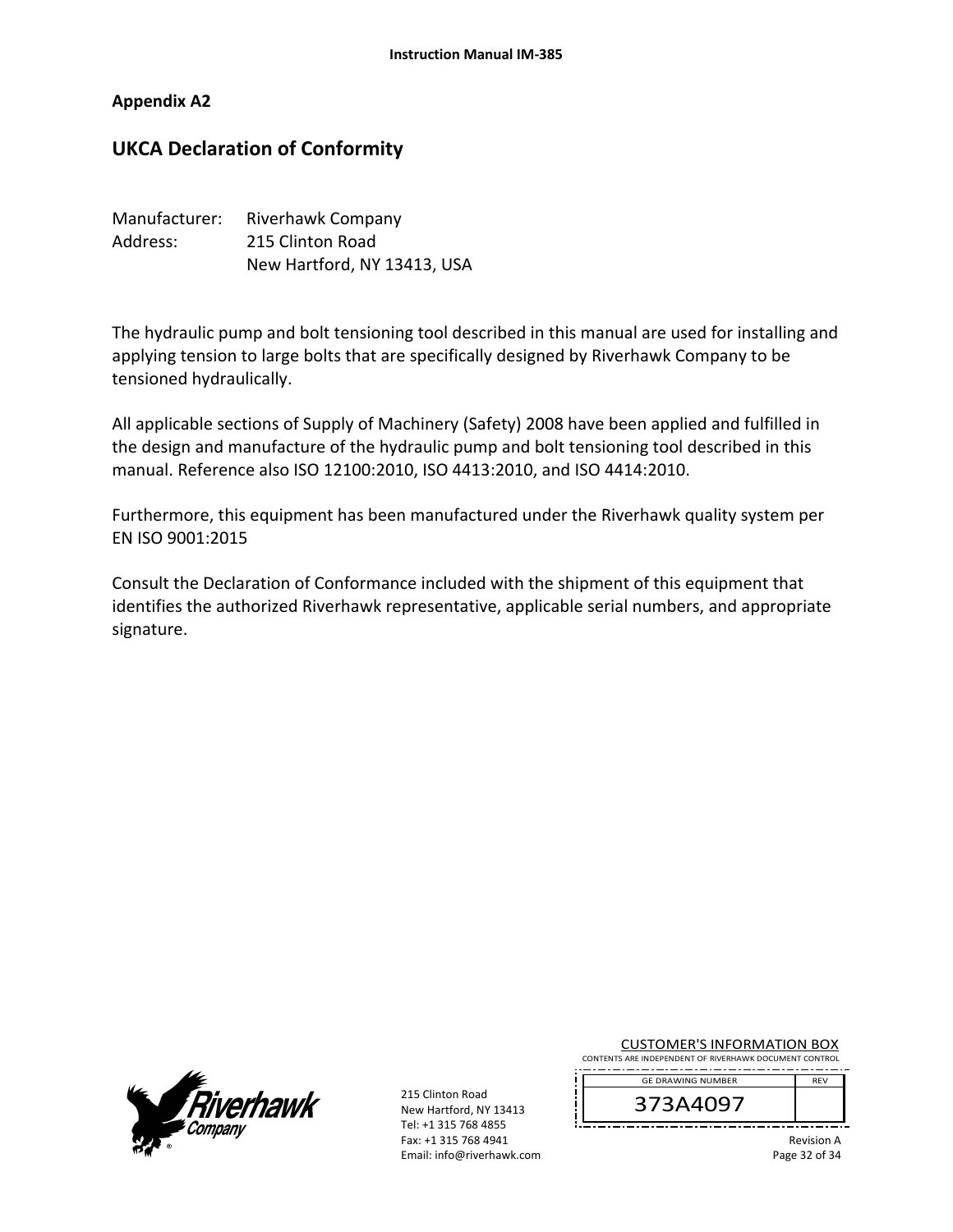

#### **Appendix B1 ‐ Hydraulic Fittings**

Riverhawk tensioners use a 1/4" High Pressure port to connect its hydraulic hoses. The hose connector is made from a three piece assembly: a gland nut, a collar, and a 1/4" tube or 1/4" hose end. (See Illustration 1)

To assembly the fitting, slide the gland nut over the 1/4" tube or 1/4" hose end. Turn the collar counter‐clockwise (**left hand** thread) on to the tube or hose end as shown in Illustration 1.

The collar should be placed .125" (3.2 mm) from the tip of the cone. (See Illustration 2) It may be necessary to adjust this collar with a set of vise‐ grip pliers. Be careful to not strip the threads off the tube or hose end.

Slide the gland nut down over the collar. (See Illustration 3) Insert the 1/4" tube or 1/4" hose end into tensioner or hydraulic pump. While firmly holding the tube or hose end to stop it from rotating, turn the gland nut clockwise (**right hand** thread) and torque the gland nut to 25 FT‐LBS (34 N‐m).

#### Tips:

- Make sure all parts are clean and free from debris.
- Protect the cone on the end of the  $1/4$ " tube or 1/4" hose end from scratches as this is the sealing surface.
- Replace yellow plastic caps when finished to protect the threads and cone.



| <b>CUSTOMER'S INFORMATION BOX</b>                      |            |  |
|--------------------------------------------------------|------------|--|
| CONTENTS ARE INDEPENDENT OF RIVERHAWK DOCUMENT CONTROL |            |  |
| <b>GE DRAWING NUMBER</b>                               | <b>RFV</b> |  |
| 373A4097                                               |            |  |